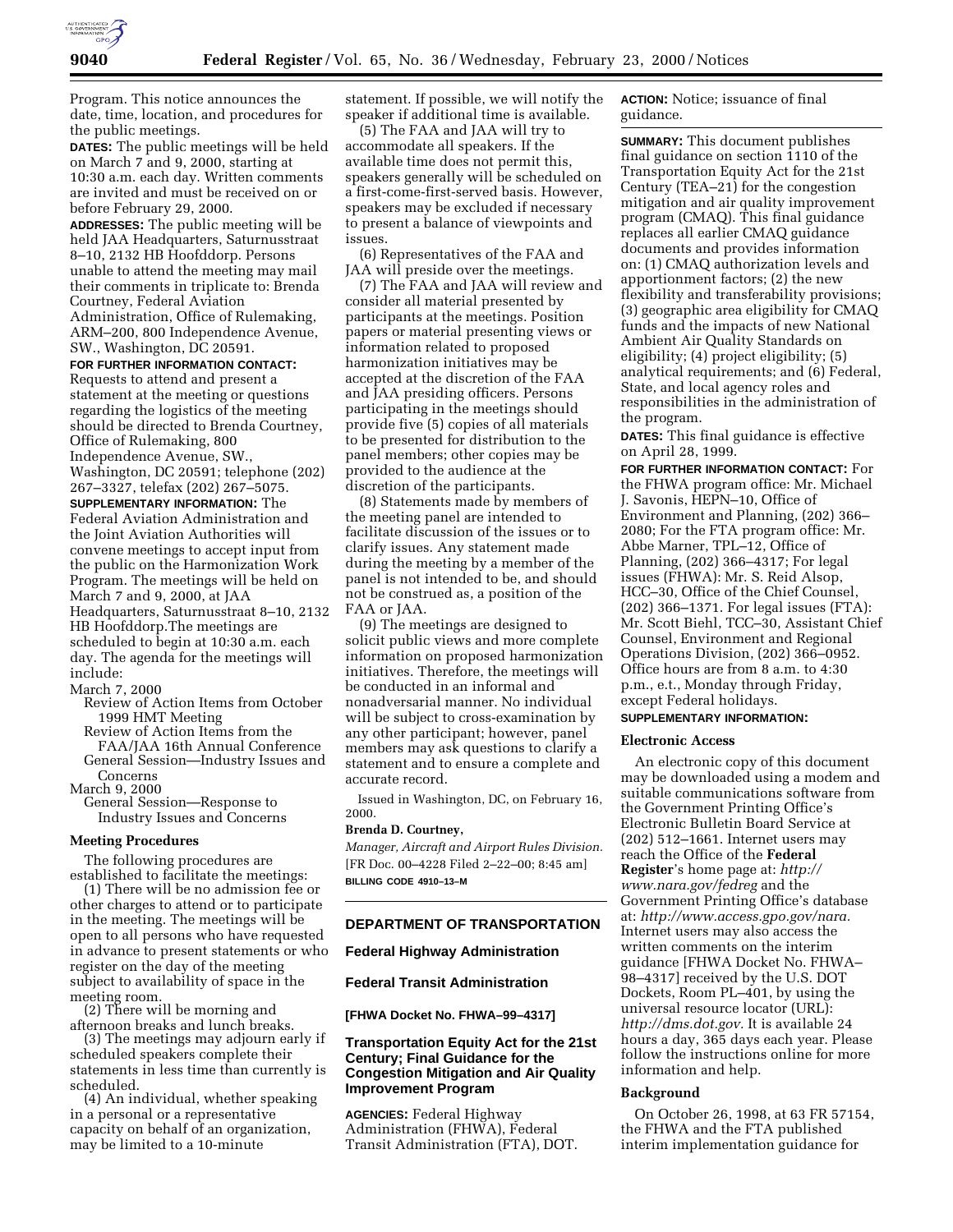the CMAQ program provided in section 1110 of the TEA–21, Public Law 105– 178, 112 Stat. 107, at 142 (1998). The text of the final guidance, which has been in effect since April 28, 1999, is provided as an attachment to this notice.

In the latter part of 1998, the FHWA and the FTA hosted five forums in four cities (Washington, D.C., San Francisco, CA, Chicago, IL, and St. Louis, MO) to provide an opportunity for those directly involved in congestion mitigation and air quality improvement programs to assist in developing the final guidance.

The CMAQ program, established under the Intermodal Surface Transportation Efficiency Act of 1991 (ISTEA), Public Law 102–240, 105 Stat. 1914, was designed to assist nonattainment and maintenance areas in attaining the national ambient air quality standards (NAAQS) by funding transportation projects and programs that will improve air quality. It was reauthorized with some changes under section 1110 of the TEA–21.

The primary purpose of the CMAQ program remains the same: to fund projects and programs in air quality nonattainment and maintenance areas that reduce transportation-related emissions. It is the only program under title 23, U.S.C., with funds dedicated to helping nonattainment and maintenance areas to achieve and maintain the NAAQS.

### **Discussion of Comments**

Interested persons were invited to comment on the interim guidance for the CMAQ program under the TEA–21. We received 34 comments from 32 agencies in response to an invitation to submit written comments to the docket number FHWA–1998–4317 by November 30, 1998. Of the 32 commenters, 14 were State agencies, 7 were local agencies, 7 were private sector companies or industry associations, 2 were public interest institutes, 1 was a Federal agency, and 1 was a private citizen. The **Federal Register** notice specifically asked for general comments, as well as for input on eight questions and issues related to the new flexibilities in the CMAQ program (For brevity, the original questions are abridged in this summary). The FHWA and the FTA also conducted extensive outreach efforts by holding five stakeholder forums in which over 200 participants provided input.

In general, the comments were supportive of the CMAQ program, acknowledging its important role in helping States and metropolitan areas reach air quality goals. Given the several years of experience with CMAQ and public involvement processes under ISTEA, as well as the continued need to provide flexibility to States and metropolitan planning organizations (MPOs), most commenters, particularly those at the stakeholder forums, urged that CMAQ implementation guidance be flexible—not prescriptive—and allow for existing processes to work or be enhanced appropriately.

Many of the written comments to the docket on the interim guidance addressed two issues: (1) Eligibility of CMAQ funding in areas where the 1 hour ozone standard has been revoked; and (2) project evaluation and project selection criteria.

Many of the State agencies commenting to the docket opposed eliminating the eligibility of CMAQ funding for the areas where the 1-hour ozone standard has been revoked. The law makes clear, however, that only those areas that are classified in accordance with sections 181(a) and 186(a) or (b) of the Clean Air Act (42 U.S.C. 7511 and 7512) can be included in the statutory formula apportioning CMAQ funds. Further, the law requires that CMAQ funds be expended to assist nonattainment and maintenance areas, if any exist within the State, to attain and maintain the standards. Since nonattainment areas that have the 1 hour standard revoked have no ozone standard to meet and, as a result, have no maintenance plans and continuing air quality responsibilities, the CMAQ funds could not be expended to assist attainment or maintenance of the 1-hour standard in those areas. Finally, reinstatement of the 1-hour ozone standard, as proposed by the U.S. Environmental Protection Agency (EPA), would render this issue moot.

In the final guidance, the FHWA and the FTA have attempted to provide as much flexibility to State and local agencies in using CMAQ funding within the existing authority provided by the TEA–21. As reflected in the final guidance, in order to provide continuity in the transportation and air quality planning process, the FHWA and the FTA will allow those areas where the 1 hour ozone standard has been revoked to use CMAQ funds for air quality improvement projects that were included in the first three years of the transportation improvement program (TIP) in effect when the standard was revoked. In addition, these areas were granted a four-month period (beginning with the April 28, 1999 guidance or the effective date of revocation, whichever is later) to make any adjustments to those TIPs.

Nearly all of the written comments emphasized the need for project evaluation and selection criteria that could quantify air quality benefits more accurately and encourage the selection of the most cost-effective projects. Many commenters also felt that such evaluation protocols would help ensure that public-private partnerships serve the public interest. The FHWA and the FTA recognize the importance of ensuring that CMAQ funds continue to provide an important resource for reducing air pollution from mobile sources, and, in particular, to assist attainment of the national ambient air quality standards. The law, however, does not require performance standards. In addition, the CMAQ program funds a great variety of projects, each with unique circumstances and potential impacts (including air quality improvement, congestion relief, quality of life enhancements, and other public benefits), that preclude the application of a standardized and inflexible evaluation protocol. The FHWA and the FTA have encouraged States to prudently use their CMAQ funds for those projects that have strong emissions and other public benefits. The FHWA and the FTA believe that information on evaluation and project selection criteria and effective practices is best provided in follow-up technical assistance rather than prescribed in the final guidance document.

## *Question 1. Public-Private Partnerships*

(a) Are there ways to ensure that the public funding (CMAQ) is limited to the production of a public benefit—air quality improvement?

Thirty commenters responded to the four questions concerning publicprivate partnerships. Collectively, the comments identified several methods to ensure that CMAQ funding used in public-private partnerships serve the public interest. For the most part, commenters cited the need for performance measures (such as costeffectiveness criteria) and a standard methodology for measuring and reporting air quality improvement and public benefits. Some commenters suggested that programs administered by the U.S. Department of Energy, the California Air Resources Board, and the Connecticut Department of Transportation could serve as models on how to administer public-private partnerships.

Like the great majority of commenters, the FHWA and the FTA strongly believe that public-private partnerships provide a significant opportunity to advance a greater number of clean air transportation initiatives than could be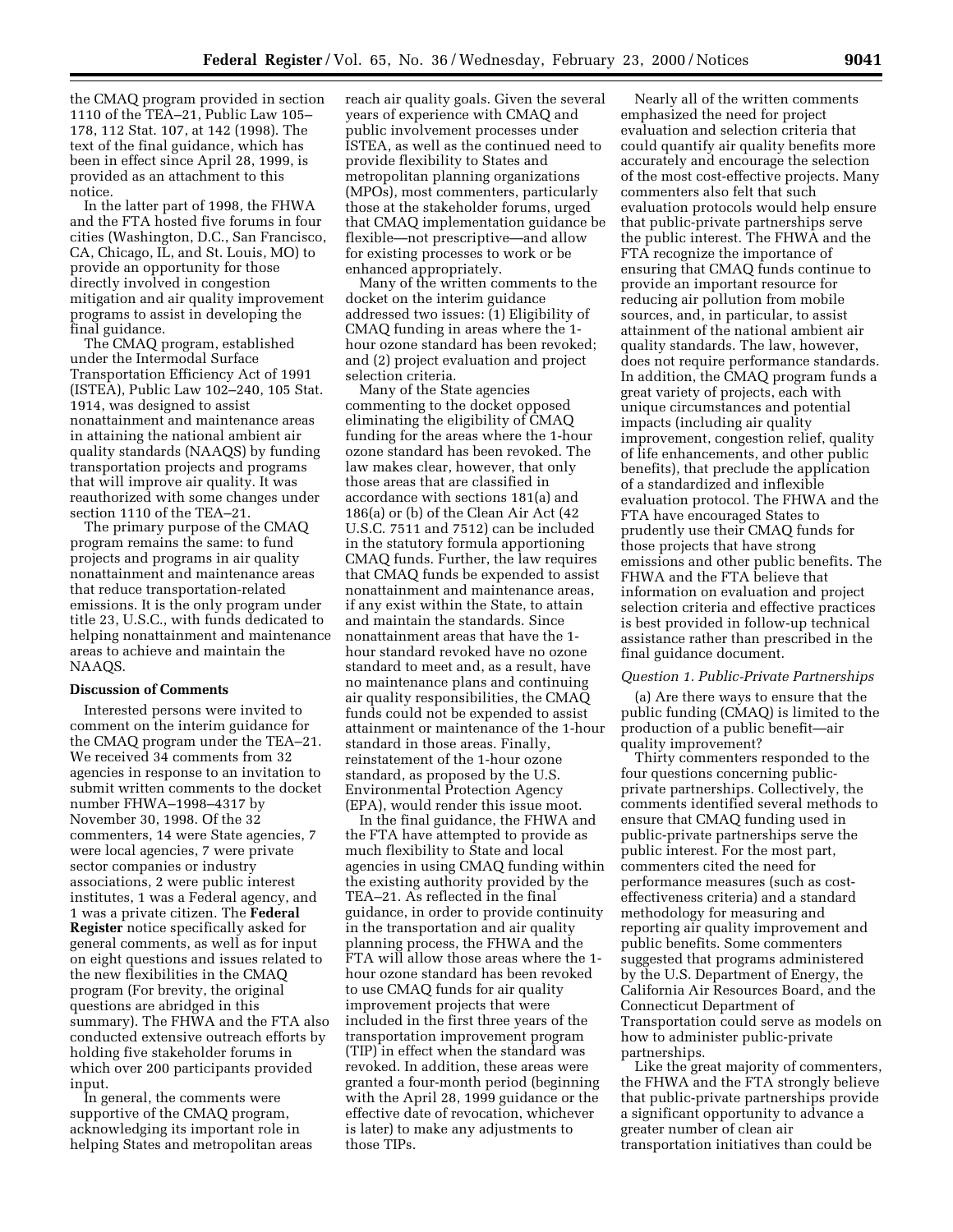achieved with public funds alone. The final guidance addresses public-private partnerships as an eligible activity. The TEA–21 requires that a written agreement be in place between the public agency and private or non-profit entity before implementing a CMAQfunded project. Since the public benefit is air quality improvement, it is expected that future funding proposals involving private entities will demonstrate strong emission reduction benefits. In this respect, public-private partnerships are no different from public sector CMAQ projects. In addition, the FHWA is currently researching effective models and practices for public-private partnerships that will be shared in future technical assistance.

(b) How can the Federal, State, and local agencies insure that an open process for project selection is preserved?

For the most part, all of the commenters agreed that an open process was important and essential. Many commenters identified possible elements of an open process, which included the following: (1) Asking MPOs to provide public notice of the availability of funding for CMAQ programs; (2) providing opportunities for prospective participants to meet with transportation planning officials to discuss the merits of their projects; and (3) having Federal, State, and local agencies identify the various steps the private sector must take to participate in public-private partnership programs. The FHWA and the FTA agree with the majority of commenters that it is essential that all interested parties have full and timely access to the process of selecting projects for CMAQ funding. Given the great interest from commenters and the diversity of ideas, the FHWA and the FTA expect to provide additional information on effective practices and procedures on cost-effectiveness and project selection in future technical assistance.

(c) What safeguards, agreements, or other mechanisms should be employed to protect the public investment and insure that joint public-private projects funded under the CMAQ program are used for their intended public purpose, which is to improve air quality?

In general, commenters believed that existing processes protect the public interest and offer adequate safeguards to public agencies. Three commenters cited U.S. Department of Energy and California Air Resources Board programs as possible models for effective administration of publicprivate partnerships. Collectively, the commenters identified several

mechanisms to safeguard the public interest in public-private partnerships that receive CMAQ funds as follows: (1) Establish a regular monitoring program that measures air quality improvements and other public benefits; (2) retain an appropriate percentage of the CMAQ funding until the State is satisfied that a project is meeting its intended purpose; (3) require MPOs to certify that the project will improve air quality using appropriate evaluation procedures; and (4) appoint a project manager from another agency as an administrator. The FHWA and the FTA will consider these comments in future technical assistance concerning publicprivate partnerships related to CMAQfunded projects. As reflected in the final guidance, the States are responsible for ensuring that the intent of CMAQ funded projects is served.

(d) What are the implications of these new flexibilities on the transportation/ air quality planning process? For transportation conformity?

Several State agencies emphasized that documentation of estimated emission reduction is the key for conformity analysis, regardless of project sponsor, while an open planning process and emphasis on carrying out the State Implementation Plan (SIP) will assist conformity. However, one State agency felt the new public-private partnership provisions would have a minimal impact on the transportation and air quality planning and conformity process. Based on these comments and input from other stakeholders at public forums, the FHWA and the FTA expect that, through the continued vigilance and responsibilities of the States, public-private partnerships will not negatively impact the ability of areas to achieve air quality and conformity goals. The final guidance also stresses the use of CMAQ funds for projects that have strong emissions benefits.

# *Question 2. Telecommuting*

Currently, eligibility for expenses related to telecommuting programs is limited to planning, technical and feasibility studies, training, coordination and promotion. Purchase of computer and office equipment for public agencies and related activities are not eligible. Should CMAQ eligibility be expanded to include these costs?

Of the 14 responses to this question, 6 commenters felt that telecommuting eligibility should not be extended to the purchase of computer and office equipment. These commenters either believed that funding for these items could come from other sources, or that telecommuting projects had a minimal impact on air quality improvements.

One commenter expressed concerns that telecommuting programs may actually exacerbate sprawl by encouraging employees to live farther from their workplaces. Another 8 commenters believed that telecommuting programs should be able to purchase equipment with CMAQ funds with some caveats as follows: (1) Purchase of computer and office equipment should be eligible as a one-time expenditure; (2) equipment purchases for home use or for only one employee should not be eligible; (3) equipment must remain for use by the telecommuting program; and (4) the telecommuting program must be large enough to have an actual, quantifiable impact upon air conformity. One commenter suggested that agencies should fund pilot projects to develop empirical data on the benefits of telecommuting programs. Based on the conflicting comments received, the FHWA and the FTA felt there was no compelling reason to change the existing eligibility policy on telecommuting.

## *Question 3. Alternative Fuel Vehicles (AFV)*

Under the interim guidance and under TEA–21, CMAQ eligibility under the public-private partnership provisions is limited to the incremental cost of a new alternative fuel vehicle as compared to a conventionally fueled vehicle of the same type. Should this policy be extended to projects that will provide for the use of alternative fuels for publicly-owned vehicles and vehicle fleets (other than vehicles used for public transit services)?

There were 20 responses to this question. Three commenters felt that the policy should be extended to projects that encourage the use of alternative fuels for publicly-owned vehicles and vehicle fleets. Another 8 commenters stated that the policy should not be extended to such publicly-owned projects. Many of these commenters believed that the FHWA and the FTA should maintain as much flexibility as possible so that areas can realize the potential air quality improvements offered by AFVs, particularly those that exceed EPA standards. Of the other 9 responses, 8 commenters expressed general support for the eligibility of alternative fuel vehicle projects for CMAQ funds, while 1 commenter stated that the FHWA and FTA should not intervene in the AFV market.

Based on the positive response from the majority of commenters to the **Federal Register** notice and in public forums, the final guidance maintains current eligibility for the full cost of publicly-owned, alternative fuel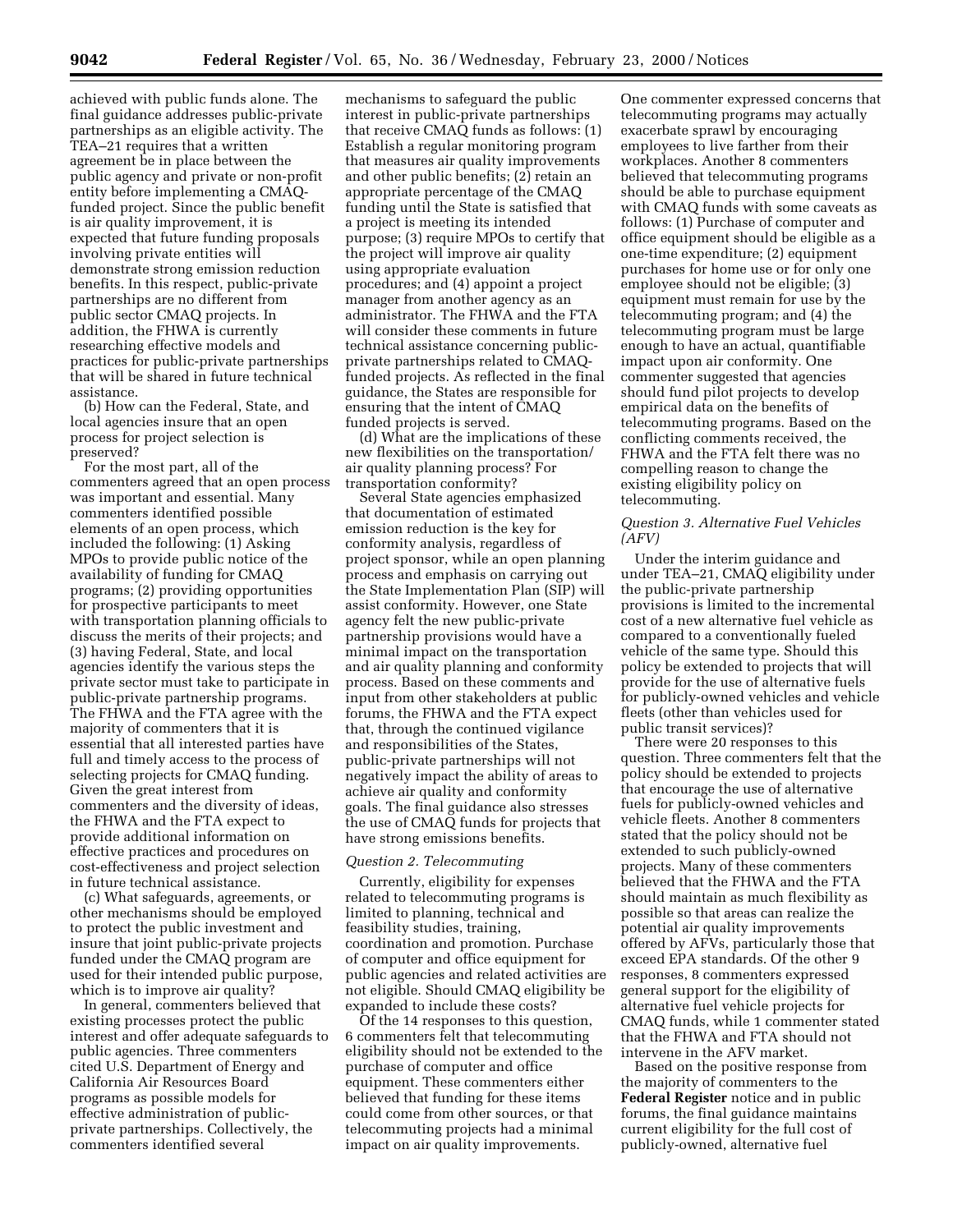vehicles, for on-site fueling facilities, and for other infrastructure needed to fuel alternative fuel vehicles. However, if privately-owned fueling stations are in place and are reasonably accessible and convenient, then CMAQ funds may not be used to construct or operate publicly-owned fueling stations as before. The FHWA and the FTA emphasize that there must continue to be a sound and open process, which safeguards the public interest, and which does not favor one private sector interest over another. In particular, States continue to be responsible for ensuring that the public interest is protected.

# *Question 4. Traffic Calming Measures*

Should traffic calming projects be categorically excluded from CMAQ funding or should they be considered for eligibility on a case-by-case basis?

Of the 13 commenters, 9 agencies felt that traffic calming projects should be considered for CMAQ funding on a case-by-case basis by carefully evaluating possible increases in hydrocarbon and carbon monoxide (CO) emissions at lower speeds against potential long-term reductions in automobile travel by single occupancy vehicles. One of these agencies also stipulates that traffic calming projects should be part of a broader area systems plan in order to receive CMAQ funds.

Two agencies believed that traffic calming projects should not be eligible, while another two believed that the FHWA and the FTA should sponsor further research investigating the longterm potential of mode switching and traffic diversion resulting from traffic calming projects. Based on the comments received, the FHWA and the FTA will continue to consider traffic calming measures for CMAQ funding on a case-by-case basis.

# *Question 5. Experimental Pilot Projects*

What can the FHWA and the FTA do to encourage the implementation of experimental projects under this provision?

Twelve agencies responded to this question, offering several ideas to the FHWA and the FTA on possible actions to encourage experimental pilot projects as follows: (1) Provide direction and examples as to how areas could best determine priority ranking of experimental CMAQ projects compared to other proposed projects that have quantified emissions benefits; (2) develop a working group or pursue research regarding the development of unique CMAQ pilot projects; (3) consider a process by which a pilot project that demonstrates quantifiable

air quality benefits can be incorporated into "regular" CMAQ programs; (4) create an objective rating system for candidate projects that establishes a bonus for innovative projects that don't have significant access to other TEA–21 funding; and (5) direct States to set aside a minimum percentage of CMAQ appropriations for experimental projects, the allocation of which would be determined jointly by the individual States' air quality, energy, and transportation agencies. Given the diversity of comments received, the FHWA and the FTA will consider the wide-ranging suggestions in future research and program activities.

#### *Question 6. Fare/Fee Subsidy Program*

The current CMAQ Guidance allows for partial, short-term subsidies of transit and paratransit fares as a means of encouraging transit use. Transit agencies have used this provision to offer reduced fares on ''ozone alert'' days. Should this provision be changed to allow ''free fares?'' Should the provision be loosened to allow a broader period of coverage, i.e., throughout the high-ozone season rather than individual episodes?

Of the 13 agencies responding to this question, 10 believed that the provisions should allow free fares and a broader period of coverage. These ten agencies believed that such an expansion would provide greater local flexibility in planning, and enable more routine use of transit. In particular, these agencies believed that allowing a broader period of coverage would enable better planning, and eliminate the difficulty of predicting ''high ozone'' days far enough in advance to have an impact on travel choice. Two agencies believed that the FHWA and the FTA should assess subsidy programs for costeffectiveness before expanding program eligibility. In addition, one State agency opposed relaxing the provisions, stating that free fares and broader coverage would only enable existing transit users to make more substantial use of the transit system rather than attract new transit users.

The final guidance allows for the use of CMAQ funds to subsidize a transit fare if the reduced or free fare is part of a more comprehensive program in the nonattainment or maintenance area to prevent exceedances of a national air quality standard. In the final guidance, the FHWA and the FTA focus on the potential to attract new riders to transit so that transit can contribute to an action plan to meet air quality objectives.

# *Question 7. High Occupancy Toll (HOT) Lanes*

Should projects to fund the development and/or operation of HOT lanes be eligible under the CMAQ program?

Of the 11 commenters on this question, 5 believed that HOT lanes should be eligible. Many of these commenters believed that the revenues from these projects should be reinvested for air quality improvements. A public interest group for highway and safety qualified their affirmative response by stating that medium or heavy trucks should be excluded from participating in a congestion pricing program on HOT lanes receiving CMAQ funds. Two agencies commented that HOT lanes should not be eligible since they have mixed air quality improvement results and could be self-funding. Another four agencies believed that HOT lanes must demonstrate air quality benefits before becoming eligible. There is no clear consensus among the commenters. Further concerns exist regarding the FHWA's and the FTA's discretion to allow CMAQ funding for HOT lanes and no commenters suggested an alternative interpretation of the law that might preclude these concerns. In the final guidance, the FHWA and the FTA state that projects to plan, develop, assess, or construct new High Occupancy Toll lanes are an eligible CMAQ expense only if they are part of the Value Pricing Program under TEA–21 (which provides relief under the law from some statutory provisions like those in 23 U.S.C. 149.)

## *Question 8. Reporting Requirements*

Do you have any suggestions on how to improve upon the quality of data and information provided in annual reports? Would you use an electronic reporting format if that option were available to you? Do you have any suggestions on how to improve the reporting requirements and minimize the administrative burden of reporting on CMAQ-funded projects?

Of the 10 agencies responding to these questions, all welcomed electronic reporting, particularly a system that could take advantage of internet technologies. These commenters believed that electronic reporting would facilitate communication, help streamline the reporting process, and reduce the administrative burden. Based on the positive comments and endorsement received, the FHWA is developing a web-based electronic reporting system that can be used by Federal, State, and MPO agencies, and also make information about CMAQ projects more accessible to the public.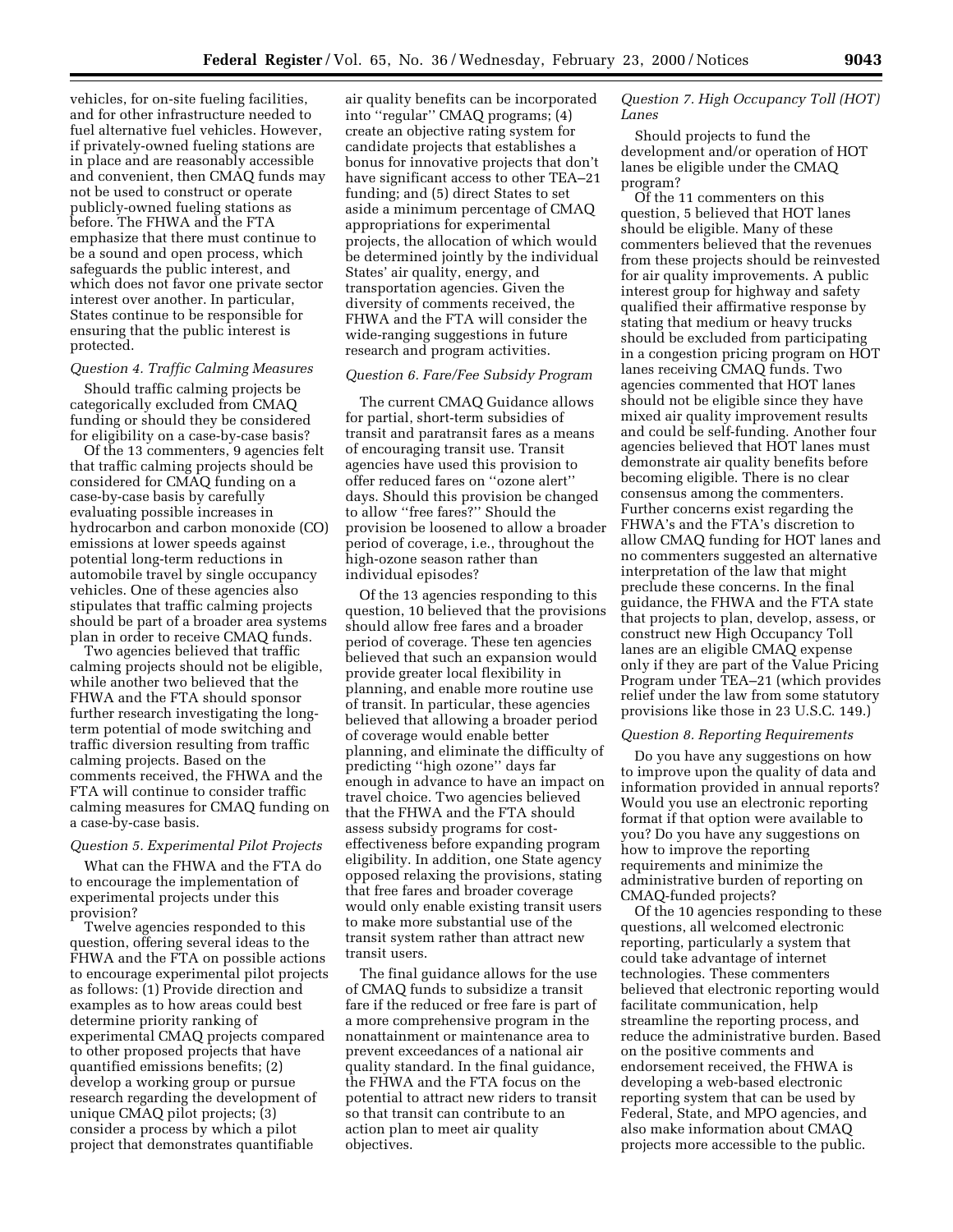**Authority:** 23 U.S.C. 315; sec. 1110, Pub. L. 105–178, 112 Stat. 107 (1998); 49 CFR 1.48 and 1.51.

Issued on: February 14, 2000.

### **Nuria Fernandez,**

*Acting Federal Transit Administrator.* **Kenneth R. Wykle,**

# *Federal Highway Administrator.*

The text of the final implementation guidance on the CMAQ program reads as follows:

## **The Congestion Mitigation and Air Quality Improvement (CMAQ) Program: Program Guidance**

## *I. Introduction*

The CMAQ program was reauthorized in the recently enacted TEA–21 (Public Law 105–178, June 9, 1998). The primary purpose of the CMAQ program remains the same: to fund transportation projects and programs in nonattainment and maintenance areas which reduce transportation-related emissions. Over \$8.1 billion dollars is authorized over the 6-year program (1998–2003), with annual authorization amounts increasing each year during this period.

This guidance provides complete information on the CMAQ program including:

1. Authorization levels and

apportionment factors under TEA–21; 2. Flexibility and transferability

provisions available to States; 3. Geographic area eligibility for CMAQ funds;

4. Project eligibility information;

5. Project selection processes; and 6. Program oversight and reporting responsibilities.

This guidance replaces all earlier CMAQ guidance documents. Information on the current annual apportionment to each State and copies of this guidance are available from the FHWA Web Site at: *www.fhwa.dot.gov*.

### *II. Program Purpose*

The purpose of the CMAQ program is to fund transportation projects or programs that will contribute to attainment or maintenance of the national ambient air quality standards (NAAQS) for ozone and carbon monoxide (CO). The TEA–21 also allows CMAQ funding to be expended in particulate matter (PM) nonattainment and maintenance areas.

Congress did not intend CMAQ funding to be the only source of funds to reduce congestion and improve air quality. Other funds under the Surface Transportation Program (STP) or the Federal Transit Administration (FTA) capital assistance programs, for example, may be used for this purpose as well. Furthermore, the greatest air

quality benefit will accrue not solely from Federal funds, but from a partnership of Federal, State and local efforts.

# *III. Priority for Use of CMAQ Funds*

Section 176(c) of the Clean Air Act (CAA, 42 U.S.C. 7506, July 14, 1955, c. 360, Title I, Section 176(c)(2)(B) as amended Nov. 15, 1990) requires that the Federal Highway Administration (FHWA) and the FTA ensure timely implementation of transportation control measures (TCMs) in applicable State Implementation Plans (SIPs), and consequently, the highest priority for funding under the CMAQ program is for the implementation of such measures. The SIPs and the control measures they contain are necessary to assist a State to attain and maintain the NAAQS. A basic criterion for making conformity determinations is the timely implementation of TCMs in the SIP, and conformity determinations are necessary before transportation plans, programs, or projects can be adopted and approved. If States fail to ensure timely implementation of TCMs included in SIPs, their conformity determinations and transportation initiatives will be in jeopardy. In addition, failing to implement TCMs in SIPs can also trigger the application by the Environmental Protection Agency (EPA) of the CAA highway sanctions (42 U.S.C. § 7509, July 14, 1955, c. 360, Title I, Section  $179(b)(1)$ , as amended Nov. 15, 1990).

Once CMAQ projects and programs are identified, States need to insure that sufficient obligation authority is reserved to implement these projects and programs so that nonattainment areas make progress toward attainment of the NAAQS and that maintenance areas do not backslide into nonattainment. While the continuation of CMAQ funds into the maintenance period now makes it possible to look at longer term strategies, States and metropolitan planning organizations (MPOs) are still encouraged to consider and give priority to strategies that would help them meet their attainment deadlines and maintain the NAAQS into the future.

States and MPOs should make strategic use of the CMAQ funds allotted to them even if they will not be used for TCMs in their SIPs. For example, CMAQ funding should also be considered for use in implementing other CMAQ eligible transportation projects in SIPs such as inspection and maintenance (I/ M) programs. These and other transportation projects may be essential to attainment of the NAAQS and therefore States and MPOs are urged to

consider their funding, where eligible, under the CMAQ program.

The FHWA and FTA continue to recommend that States and MPOs develop their transportation/air quality programs using complementary measures that simultaneously provide alternatives to single-occupant vehicle (SOV) travel while reducing demand through pricing, parking management, regulatory or other means. Further, the FHWA and FTA urge States and MPOs to develop a full and open public process for the solicitation and selection of meritorious projects to be funded through the CMAQ program.

### *IV. Authorization Levels Under TEA–21*

## Authorization Levels

Table 1 shows the TEA–21 CMAQ authorization levels by fiscal year. The CMAQ funds will be apportioned to States each year based upon the adopted apportionment factors as shown in Table 2.

# TABLE 1.—TEA–21 CMAQ AUTHORIZATION LEVELS

| Fiscal year authorization                                | Amount author-<br>ized                                                                               |
|----------------------------------------------------------|------------------------------------------------------------------------------------------------------|
| FY1998<br>FY1999<br>FY2000<br>FY2001<br>FY2002<br>FY2003 | \$1.192.619.000<br>1,345,415,000<br>1.358.138.000<br>1.384.930.000<br>1,407,474,000<br>1.433.996.000 |

#### Minimum Guarantee

The TEA–21 includes a minimum guarantee that provides each State funding in an amount not less than 90.5 percent of the estimated annual Federal gasoline tax payments each State pays into the Highway Trust Fund (HTF). Due to the Minimum Guarantee, the annual authorizations listed in Table 1 are the minimum authorization levels and are likely to be increased depending on actual HTF receipts.

## Transferability of CMAQ Funds

States may transfer CMAQ funds to other programs according to the following provision (23 U.S.C. 110(c)). An amount not to exceed 50 percent of the State's annual apportionment may be transferred *less* the amount the State would have received if the CMAQ program was authorized at \$1,350,000,000 for that year. Any transfer of such funds must still be obligated in nonattainment and maintenance areas. This increment of transferable funds will differ from yearto-year and State-to-State depending on overall authorization levels. Each year FHWA will inform each State how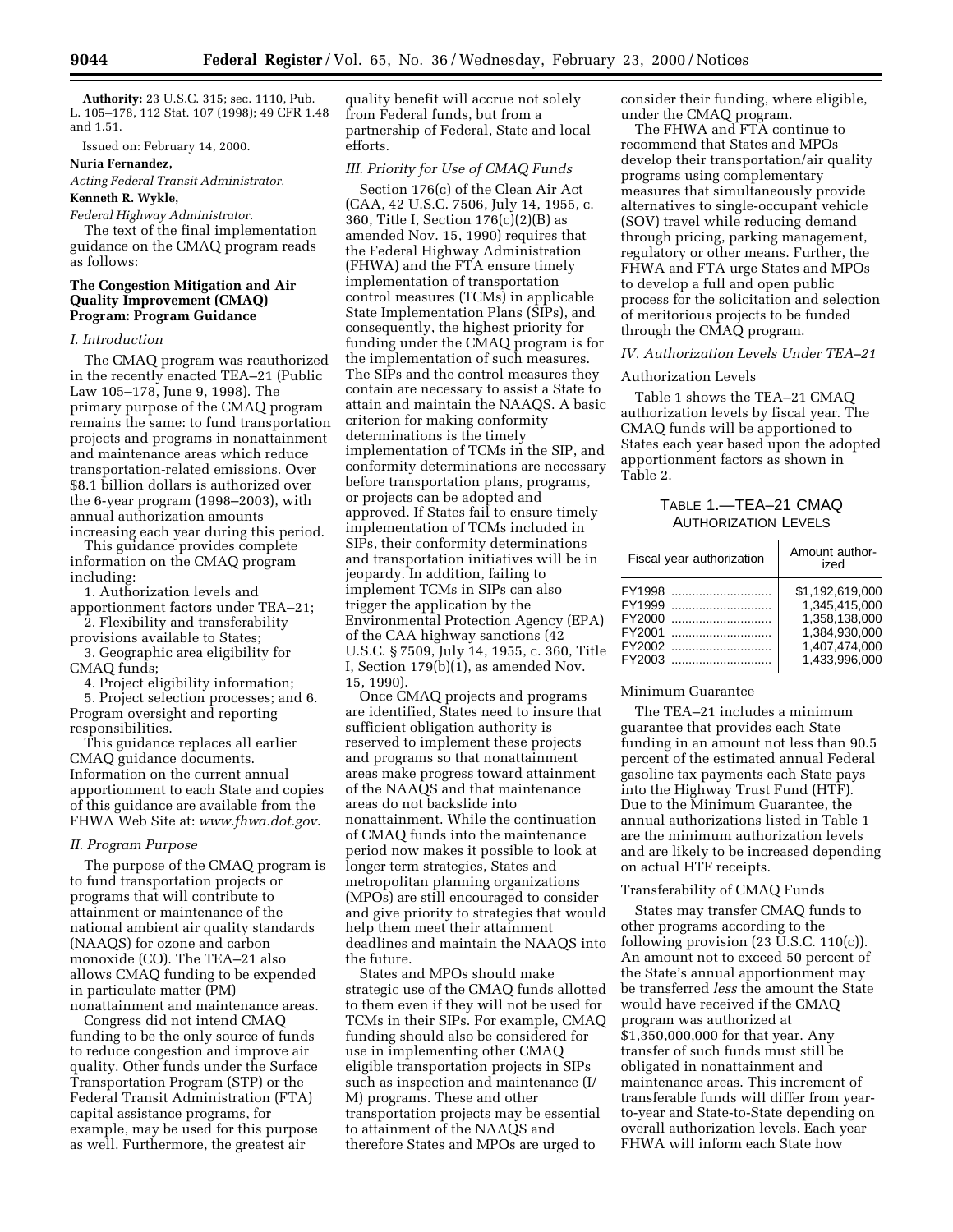much of their CMAQ funding is transferable, if any, and will track the transfer of CMAQ funds each year.

## *V. Annual Apportionments of CMAQ Funds to States*

### Apportionment Factors

The CMAQ funds are apportioned annually according to factors (23 U.S.C. § 104(a)), largely based on air quality need, which are calculated in the following manner. The population of each area in a State (based upon Census bureau data by county), that at the time of apportionment is a nonattainment or maintenance area for ozone and/or CO and meets the classifications contained in the CAA, is multiplied by the

appropriate factor listed in Table 2. Two key changes are included in the apportionment factors under TEA–21. Areas that are designated and classified as submarginal and maintenance areas for ozone are now explicitly included in the apportionment formula, and there are new weighting factors for CO nonattainment areas.

|  |  | TABLE 2.—TEA—21 CMAQ APPORTIONMENT FACTORS |
|--|--|--------------------------------------------|
|--|--|--------------------------------------------|

| Pollutant | Classification at the Time of annual Apportionment                                                | Weighting factor        |
|-----------|---------------------------------------------------------------------------------------------------|-------------------------|
|           | Maintenance (these areas had to be previously eligible as<br>nonattainment areas-See Section VI). | .8                      |
| Ozone.    |                                                                                                   | .8                      |
|           |                                                                                                   | 1.0                     |
|           |                                                                                                   | 1.1                     |
|           |                                                                                                   | 1.2                     |
|           |                                                                                                   | 1.3                     |
|           |                                                                                                   | 1.4                     |
|           |                                                                                                   | 1.0                     |
|           | Ozone nonattainment or maintenance and CO maintenance                                             | $1.1 \times O_3$ factor |
|           | Ozone nonattainment or maintenance and CO nonattain-<br>ment.                                     | $1.2 \times O_3$ factor |
|           | 1/2 of 1 percent total annual apportionment of CMAQ funds                                         | N/A                     |

#### Minimum Apportionments

Each State is guaranteed at least 1⁄2 of 1 percent of each year's CMAQ authorized funding regardless of whether the State has any nonattainment or maintenance areas.

# Use of Minimum Apportionments in States Without Nonattainment or Maintenance Areas

If a State does not have, and has never had, a nonattainment or maintenance area, the State may use its minimum apportionment for any projects in the State eligible under either the CMAQ or the STP. Such States are encouraged to give priority to the use of CMAQ program funds for projects that will relieve congestion or improve air quality in areas that are at risk of being designated as nonattainment.

## Use of Minimum Apportionments in States With Nonattainment or Maintenance Areas

Some of the States receiving minimum apportionments have nonattainment or maintenance areas. In States where the amount of CMAQ funds generated due to nonattainment or maintenance areas is less than the minimum apportionment levels, additional flexibility is granted under TEA–21. A State receiving the minimum apportionment must use that portion of funds related to nonattainment and maintenance status (the ''air quality'' portion), in those nonattainment or maintenance areas. The State may use the funds added above the formula

amount to make up the minimum apportionment (the ''flexible portion'') for any CMAQ or STP eligible project in the State.

When the total annual CMAQ authorization exceeds \$1.35 billion, States may also use the transferability provisions as described in Section IV. After the apportionment process each year, the FHWA will advise the minimum apportionment States with nonattainment or maintenance areas of the amount that can be flexed and the amount that can be transferred, if any.

### Apportionments and State Suballocation

Despite the statutory formula for determining the apportionment amount, the State can use its CMAQ funds in any ozone, CO or PM–10 nonattainment or maintenance area. A State is under no statutory obligation to suballocate CMAQ funds in the same way as they were apportioned. However, States are strongly encouraged to consult with affected MPOs to determine CMAQ priorities and allocate funds accordingly. Further, to facilitate planning and programming of funds, it is critical that States provide MPOs with timely and reasonable estimates of the amount of CMAQ funding they can expect each year.

Federal Share and State/Local Match Requirements

The Federal share for most eligible activities and projects is 80 percent or 90 percent if used on the interstate system. Under certain conditions

(including sliding scale rates), the Federal share under title 23 of the United States Code can even be higher. Certain activities identified in section 120(c) of title 23, including traffic control signalization, commuter carpooling and vanpooling, and signalization projects to provide priority for transit vehicles may be funded at 100 percent Federal share if they meet the conditions of that section.

Those responsible for CMAQ project decisions have discretion with respect to the level of local match, if any, beyond the minimum Federal requirements. For example, decisionmakers may decide that a particular project requires a 50 percent local match contribution rather than the usual 20 percent required under Federal law.

## *VI. Geographic Areas that are Eligible to Use CMAQ Funds*

## Impact of the Revised NAAQS

The CMAQ eligibility provisions under TEA–21 (23 U.S.C. 149(b)) allow that any area designated as nonattainment after December 31, 1997, be eligible to spend CMAQ funding even though the area may not be classified according to the classifications identified in the Clean Air Act Amendments of 1990 (Sections 181(a), and 186(a)). Such areas, however, will not be included in the apportionment factors since they will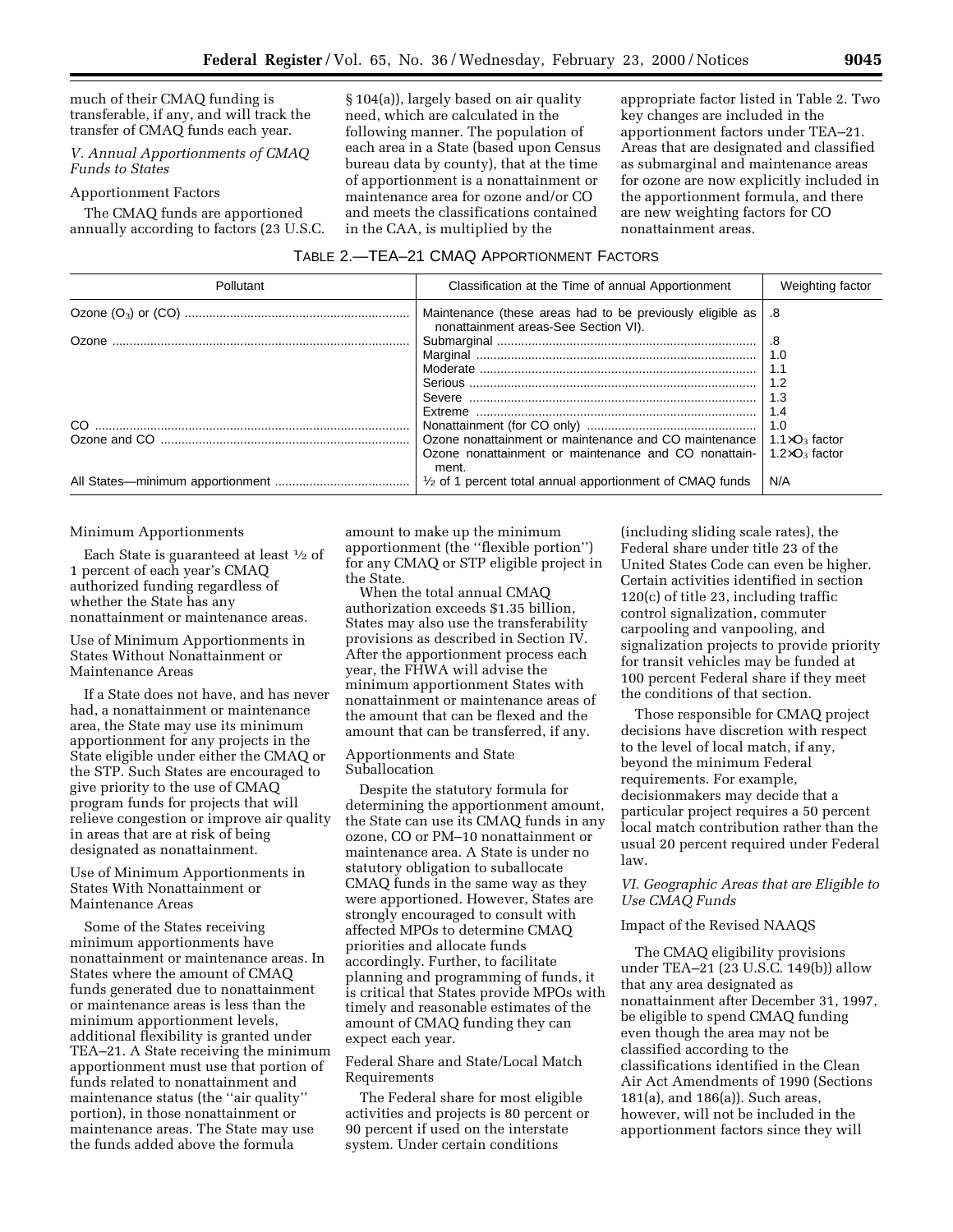not be given classifications. This provision ensures that any areas designated nonattainment as a result of the revised ozone and PM air quality standards, promulgated in 1997, will be eligible to receive CMAQ funding. Areas which are designated as nonattainment after December 31, 1997, and are subsequently redesignated to maintenance areas are also eligible to receive CMAQ funds.

The EPA's policies regarding the revocation of the PM–10 standard are still under development. Issues affecting the distribution of CMAQ funds and eligibility for affected areas will be addressed after EPA determines its policies with respect to revocation of the PM–10 standard.

## Revocation of the 1-Hour Ozone Standard

As part of the transition to the 8-hour ozone standard, EPA is revoking the 1 hour standard in areas that demonstrate the requisite 3 years of ''clean'' monitoring data. Among areas where the 1-hour standard is revoked, those areas that have *EPA-approved* maintenance plans on the effective date of revocation will continue to have their maintenance plans in full force. As maintenance areas, they will continue to be eligible for CMAQ funds and will be included in the annual apportionment factors. The conformity requirements will also continue to apply in these areas.

Other areas for which the 1-hour ozone standard is revoked may not have EPA-approved maintenance plans. These areas are no longer designated nonattainment or maintenance relative to the 1-hour standard. As such, these areas will not be subject to the conformity requirements, and they will no longer be able to meet the basic statutory requirement for CMAQ eligibility unless they are designated nonattainment or maintenance for CO and/or PM. In order to provide continuity in the transportation/air quality planning process, FHWA/FTA will allow these areas to use CMAQ funds for air quality improvement projects that were included in the first 3 years of the transportation improvement program (TIP). In addition, these areas will be granted a 4-month period beginning with the date of release of this guidance or the effective date of revocation, whichever is later, to make any adjustments to their TIPs.

#### Classification Criteria

An area that was designated as a nonattainment area for ozone, CO or PM–10 under the CAA prior to December 31, 1997, is eligible for

CMAQ funds provided that the area is also classified in accordance with Sections 181(a), 186(a), or 188(a) or (b) of the CAA. This means that ozone nonattainment areas must be designated and classified ''marginal'' through ''extreme,'' and CO and PM–10 nonattainment areas must be designated and classified either ''moderate'' or ''serious'' to be eligible for CMAQ funding. Submarginal ozone nonattainment areas are now included in the CMAQ apportionment formula and are eligible to receive CMAQ funds. Areas that were previously designated nonattainment and classified in accordance with this section, but are subsequently redesignated to maintenance areas are also eligible to receive CMAQ funds.

Areas which were designated nonattainment prior to December 31, 1997, but were not classified in accordance with the above are *not* eligible to receive CMAQ funds. These include but are not limited to areas that were formerly considered as ozone ''transitional'' and ''incomplete data'' areas and CO ''not classified'' areas.

## Maintenance Areas

Maintenance areas that were designated nonattainment, but have since met the air quality standards are now explicitly eligible to receive CMAQ funding and are included in the apportionment factors. Such areas must have met the classification requirements of the 1990 CAA if they were designated nonattainment prior to December 31, 1997, (as discussed in Section V above) in order to be eligible and included in the apportionment factors.

In States which have ozone or CO maintenance areas and no nonattainment areas, CMAQ funds must be used in the maintenance areas. Previous guidance allowed such States flexibility to use their CMAQ funding for projects eligible under the STP if a State could demonstrate that it had sufficient funding to meet its air quality commitments within its maintenance areas. Such flexibility is no longer allowed since maintenance areas are now included in the apportionment formula and the eligibility provisions require that CMAQ funding be used in nonattainment and maintenance areas.

## PM–10 Nonattainment and Maintenance Areas

Nonattainment and maintenance areas for PM–10 are also now explicitly eligible to receive CMAQ funding. States that have PM–10 nonattainment or maintenance areas only (i.e., no ozone or CO nonattainment or maintenance areas) are granted

additional flexibility under TEA–21. Since these areas are not included in the CMAQ apportionment calculation, the State may use its minimum apportionment for projects eligible under the STP or the CMAQ program anywhere in the State. However, such States are encouraged to use their CMAQ funds in the PM–10 nonattainment and maintenance areas. Examples of eligible projects and programs in a PM–10 nonattainment or maintenance area include paving dirt roads, diesel bus replacements, and purchase of more effective streetsweeping equipment.

## *VII. Project Eligibility Provisions*

## Projects Not Eligible for CMAQ Funding

As was the case under the Intermodal Surface Transportation Efficiency Act of 1991 (ISTEA) (Pub. L. 102–240, Dec. 18, 1991, 105 Stat. 1914), certain projects may not be funded under the CMAQ program under any circumstances. Activities which are legislatively prohibited, including scrappage programs and highway capacity expansion projects, may not be funded under the CMAQ program. Similarly, rehabilitation and maintenance activities, as noted below, show no potential to make further progress in achieving the air quality standards and may not be funded under the CMAQ program. Program funds may also not be used for projects which are outside of nonattainment or maintenance area boundaries except in cases where the project is located in close proximity to the nonattainment or maintenance area and the benefits will be realized primarily within the nonattainment or maintenance area boundaries. (Note: The use of CMAQ funds under the flexibility provisions discussed in Section V are an exception). Publicprivate partnerships involving the implementation of statutorily mandated measures (*e.g.*, phase-in of alternatively fueled fleets) may not be funded with CMAQ funds. Finally, projects not meeting the specific eligibility requirements under titles 23 or 49 of the United States Code may also not be funded under this provision.

*Highway and Transit Maintenance and Reconstruction Projects:* 

Routine maintenance projects are not eligible for CMAQ funding. Routine maintenance and rehabilitation on existing facilities maintains the existing levels of highway and transit service, and therefore maintains existing ambient air quality levels. Thus, no progress is made toward achieving the NAAQS. Rehabilitation projects only serve to bring existing facilities back to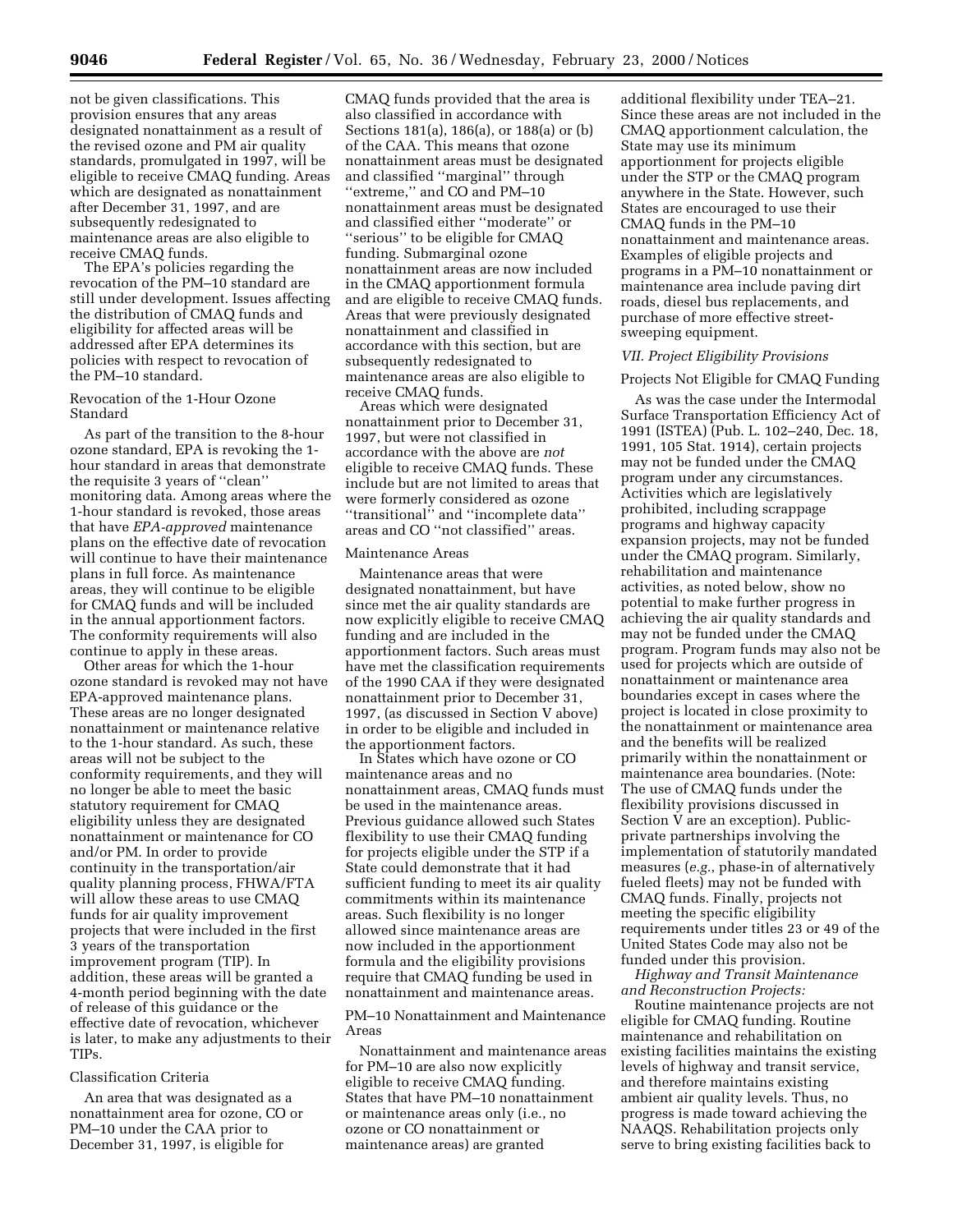acceptable levels of service. Other funding sources, like the STP and FTA's Section 5307 program, exist for reconstruction, rehabilitation and maintenance activities. Replacement-inkind of track or other equipment, reconstruction of bridges, stations and other facilities, and repaving or repairing roads are also ineligible for CMAQ funding.

*Construction of SOV Capacity:*  Construction projects which will add new capacity for SOV are not eligible under this program unless the project consists of a high-occupant vehicle (HOV) facility that is available to SOV only at off-peak travel times. For purposes of this program, construction of added capacity for SOV means the addition of general purpose through lanes to an existing facility which are not HOV lanes, or construction of a highway at a new location. However, projects to plan, develop, assess, or construct new High Occupancy Toll lanes are an eligible CMAQ expense so long as they are part of the Value Pricing Program under TEA–21 (23 U.S.C. 149(a)).

Project Eligibility-General Conditions

All projects and programs eligible for CMAQ funds must come from a conforming transportation plan and TIP, and be consistent with the conformity provisions contained in section 176(C) of the CAA and the Transportation Conformity Rule Projects (40 CFR Parts 51 and 93, as amended) need to be included in TIPs or state-wide transportation improvement projects developed by MPOs or States respectively, under the metropolitan or statewide planning regulations (23 CFR 450, 49 CFR Part 613). Projects also need to complete the National Environmental Policy Act (NEPA) requirements and meet basic eligibility requirements for funding under titles 23 and 49 of the United States Code.

In cases where specific guidance is not provided, the following should guide CMAQ eligibility decisions. *Capital Investment:* 

CMAQ funds should be used for establishment of new or expanded transportation projects and programs to help reduce emissions. In many cases this is likely to be capital investment in transportation infrastructure or

establishment of a new demand management strategy or other program. *Operating Assistance:* There are several general conditions which must be met in order for any type of operating assistance to be eligible under the

CMAQ program. • In extending the use of CMAQ funds to operating assistance, the intent

is to help start up viable new transportation services which can demonstrate air quality benefits and eventually will be able to cover their costs to the maximum extent possible. Other established funding sources should supplement and ultimately supplant the use of CMAQ funds for operating assistance.

• Operating assistance includes all costs related to ongoing provision of new transportation services including, but not limited to, labor, administrative costs and maintenance.

• When using CMAQ funds for operating assistance, local share requirements still apply.

• Operating assistance is limited to new transit services and new or expanded transportation demand management strategies.

• Operating assistance under the CMAQ program is limited to 3 years, except as noted elsewhere in this guidance.

*Emission Reductions:* Projects funded under the CMAQ program must be expected to result in tangible reductions in CO, ozone precursor emissions, or PM–10 pollution. This can be demonstrated by the assessment of anticipated emission reductions that is required under this guidance for most projects. The FHWA and FTA strongly encourage State and local governments to use CMAQ funds for their primary purpose which is to assist nonattainment and maintenance areas to reduce transportation-related emissions.

*Public Good:* CMAQ funded projects should be for the good of the general public. Public-private partnerships may be eligible, however, so long as a public good (i.e., reduced emissions) results from the project (see discussion of public-private partnerships below).

## Eligible Activities and Projects

Eligibility information on activities and projects and program areas is provided below, together with any restrictions. All possible requests for CMAQ funding are not covered; this section provides particular cases where guidance can be given and rules of thumb applied to assist decisions regarding CMAQ eligibility.

1. *Transportation Activities in an Approved SIP or Maintenance Plan:* 

Transportation activities in approved SIPs and maintenance plans are likely to be eligible activities and, if so, must be given the highest priority for CMAQ funding. Their air quality benefits will generally have already been documented. If not, such documentation is necessary before CMAQ funding can be approved. Further, the transportation improvement must contribute to the

specific emission reductions necessary to bring the area into attainment.

2. *TCMs:* 

The TCMs included in 42 U.S.C. 7408(f)(1) are the kinds of projects intended by the TEA–21 for CMAQ funding, and generally satisfy the eligibility criteria. As above, and consistent with the statute, air quality benefits for TCMs must be determined and documented before a project can be considered eligible. One CAA TCM, xvi—programs to encourage removal of pre-1980 vehicles is specifically excluded from the CMAQ program by the TEA–21 legislation. Eligible TCMs are listed below as they appear in 42 U.S.C. 7408 (f)(1).

(i) programs for improved public transit;

(ii) restriction of certain roads or lanes to, or construction of such roads or lanes for use by, passenger buses or HOV;

(iii) employer-based transportation management plans, including incentives;

(iv) trip-reduction ordinances;

(v) traffic flow improvement programs that achieve emission reductions;

(vi) fringe and transportation corridor parking facilities serving multipleoccupancy vehicle programs or transit service;

(vii) programs to limit or restrict vehicle use in downtown areas or other areas of emission concentration particularly during periods of peak use;

(viii) programs for the provision of all forms of high-occupancy, shared-ride services;

(ix) programs to limit portions of road surfaces or certain sections of the metropolitan area to the use of nonmotorized vehicles or pedestrian use, both as to time and place;

(x) programs for secure bicycle storage facilities and other facilities, including bicycle lanes, for the convenience and protection of bicyclists, in both public and private areas;

(xi) programs to control extended idling of vehicles;

(xii) reducing emissions from extreme cold-start conditions (newly eligible);

(xiii) employer-sponsored programs to permit flexible work schedules;

(xiv) programs and ordinances to facilitate non-automobile travel, provision and utilization of mass transit, and to generally reduce the need for SOV travel, as part of transportation planning and development efforts of a locality, includ ing programs and ordinances applicable to new shopping centers, special events, and other centers of vehicle activity;

(xv) programs for new construction and major reconstructions of paths,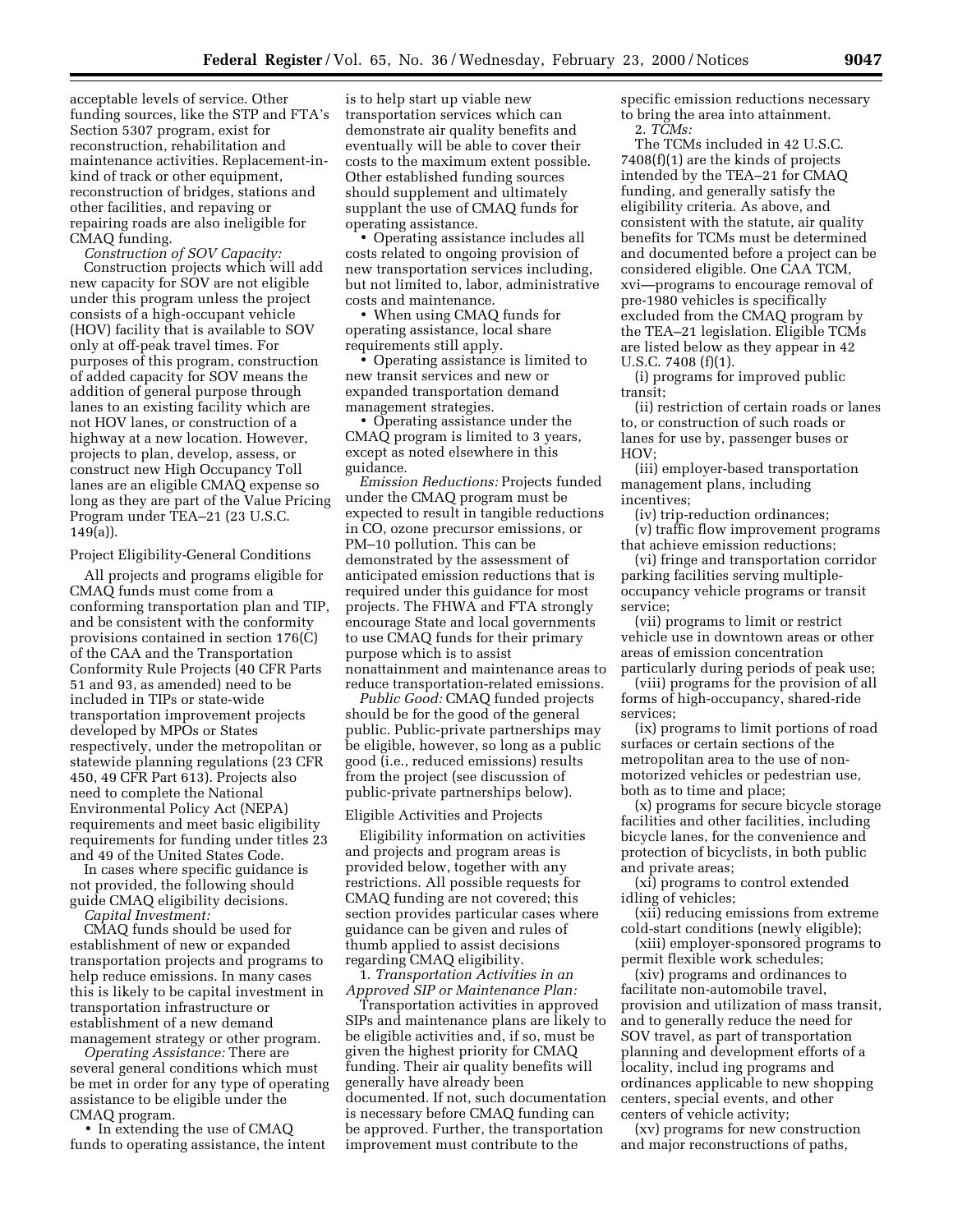tracks or areas solely for the use by pedestrian or other non-motorized means of transportation when economically feasible and in the public interest. For purposes of this clause, the Administrator shall also consult with the Secretary of the Interior; and

(xvi) programs to encourage removal of pre-1980 vehicles (Excluded from Eligibility).

3. *Extreme Low-Temperature Cold Start Programs:* 

Projects intended to reduce emissions from extreme cold-start conditions are now eligible for CMAQ funding. This TCM is listed in 42 U.S.C. 7408 (f)(1) and was heretofore excluded from eligibility for CMAQ funding. Examples of such projects include:

• Retrofitting vehicles and fleets with water and oil heaters; and

• Installing electrical outlets and equipment in publicly-owned garages or fleet storage facilities (see also section below on public-private partnerships for a possible expansion to privately-owned equipment and facilities).

4. *Public-Private Partnerships:* 

The TEA–21 provides greater access to CMAQ funds for projects which are cooperatively implemented under agreements between the public and private sectors and/or non-profit entities. The new statutory language leads to several important changes regarding the eligibility of joint publicprivate initiatives. Nevertheless, it remains the responsibility of the cooperating public agency to apply for CMAQ funds through the metropolitan planning process and to oversee and protect the investment of Federal funds in a public-private partnership.

The TEA–21 requires that a legal, written agreement be in place between the public agency and private or nonprofit entity before implementing a CMAQ-funded project. This provision supersedes the requirement under previous guidance that private entities have public agency sponsors before participating in CMAQ-funded projects. These agreements should clearly specify the use to which CMAQ funding will be put; the roles and responsibilities of the participating agencies; cost-sharing arrangements for capital investments and/or operating expenses; and how the disposition of land, facilities and equipment will be effected should the original terms of the agreement be changed, such as insolvency or a change in the ownership of the private entity.

While the new statute provides greater latitude in funding projects initiated by private or non-profit entities, it also raises concerns about the use of public funds to benefit a specific private entity. Since the public benefit

is air quality improvement, it is expected that future funding proposals involving private entities will demonstrate strong emission reduction benefits. Furthermore, this new flexibility requires that greater emphasis be placed on an open, participatory process leading up to the selection of projects for funding. Because of concerns about the equitable use of public funds, FHWA and FTA consider it essential that all interested parties have full and timely access to the process of selecting projects for CMAQ funding. This should involve open solicitation for project proposals; objective criteria developed for rating candidate projects; and announcement of selected projects.

The TEA–21 also contains some restrictions and special provisions on the use of CMAQ funds in publicprivate partnerships. Eligible costs under this section may *not* include costs to fund an obligation imposed on private sector or non-profit entities under the CAA or any other Federal law. For example, CMAQ funds may not be used to fund mandatory control measures such as Stage II Vapor Recovery requirements placed on fuel sellers. Energy Policy Act requirements which apply to private sector entities are not eligible for CMAQ funds. However, if the private or non-profit entity is clearly exceeding its obligations under Federal law, CMAQ funds may be used for that incremental portion of the project.

Decisions over which projects and programs to fund under CMAQ should continue to be made through a cooperative process involving the State departments of transportation, affected MPOs, transit agencies and State and local air quality agencies. All projects funded with CMAQ funds must be included in conforming transportation plans and TIPs in accordance with the metropolitan planning regulations (23 CFR 450.300), the transportation conformity requirements (40 CFR parts 51 and 93), and NEPA requirements.

Activities eligible to be considered as meeting the local match requirements under the public-private partnership provisions include:

• Ownership or operation of land, facilities or other physical assets;

• Carrying out construction or project management; and

• Other forms of participation approved by the U.S. DOT Secretary.

The TEA–21 also contained special provisions for alternative fuel projects that are part of a public-private partnership. For purchase of privatelyowned vehicles or fleets using alternative fuels, activities eligible for

CMAQ funding are limited to the Federal share of the incremental cost of an alternative fueled vehicle compared to a conventionally fueled vehicle. Further, if other Federal funds are used for vehicle purchase in addition to CMAQ funds, such Federal funds must be applied to the incremental cost before CMAQ funds are applied.

Cost sharing of total project expenses, both capital and operating, is a critical element of a successful public-private venture. This is even more important if the private entity is expected to realize profits as part of the joint venture. State and local officials are urged to consider a full range of cost-sharing options when developing a public-private partnership, including a larger State/ local match than the usual 20 percent required under Federal law.

5. *Alternative Fuels:*

The purchase of publicly-owned, alternative fuel vehicles is eligible for CMAQ funding (for information on eligible public-private sector alternative fuel projects see the discussion on public-private partnerships above).

Since all alternative fueled vehicles are not necessarily good for air quality, proposals for alternative fuel conversion should be coordinated with the State air agency and be aimed primarily at air quality improvement. As with all CMAQ proposals, it must be demonstrated that the proposed switch to alternative fuels is effective in reducing the specific pollutant(s) causing the air quality violation.

Fleet conversions no longer need to be specifically identified or included in the SIP or maintenance plan in order to be eligible for CMAQ funding. Consideration of such projects should be coordinated with air quality agencies prior to selection for funding under the CMAQ program. This coordination will ensure that such projects are consistent with SIP strategies to attain the NAAQS or in maintenance plans to ensure continued maintenance of the NAAQS.

The establishment of publicly-owned, on-site fueling facilities and other infrastructure needed to fuel alternativefuel vehicles are also eligible expenses. If privately-owned fueling stations are in place and are reasonably accessible and convenient, then CMAQ funds may not be used to construct or operate publicly-owned fueling stations except under a public-private partnership. Such an activity would interfere with private enterprise, and needlessly use transportation/air quality funds for services duplicated in the area.

6. *Traffic Flow Improvements:* The metropolitan planning provisions of TEA–21 (23 U.S.C. 134(i)(3) and 49 U.S.C. 5305) require that the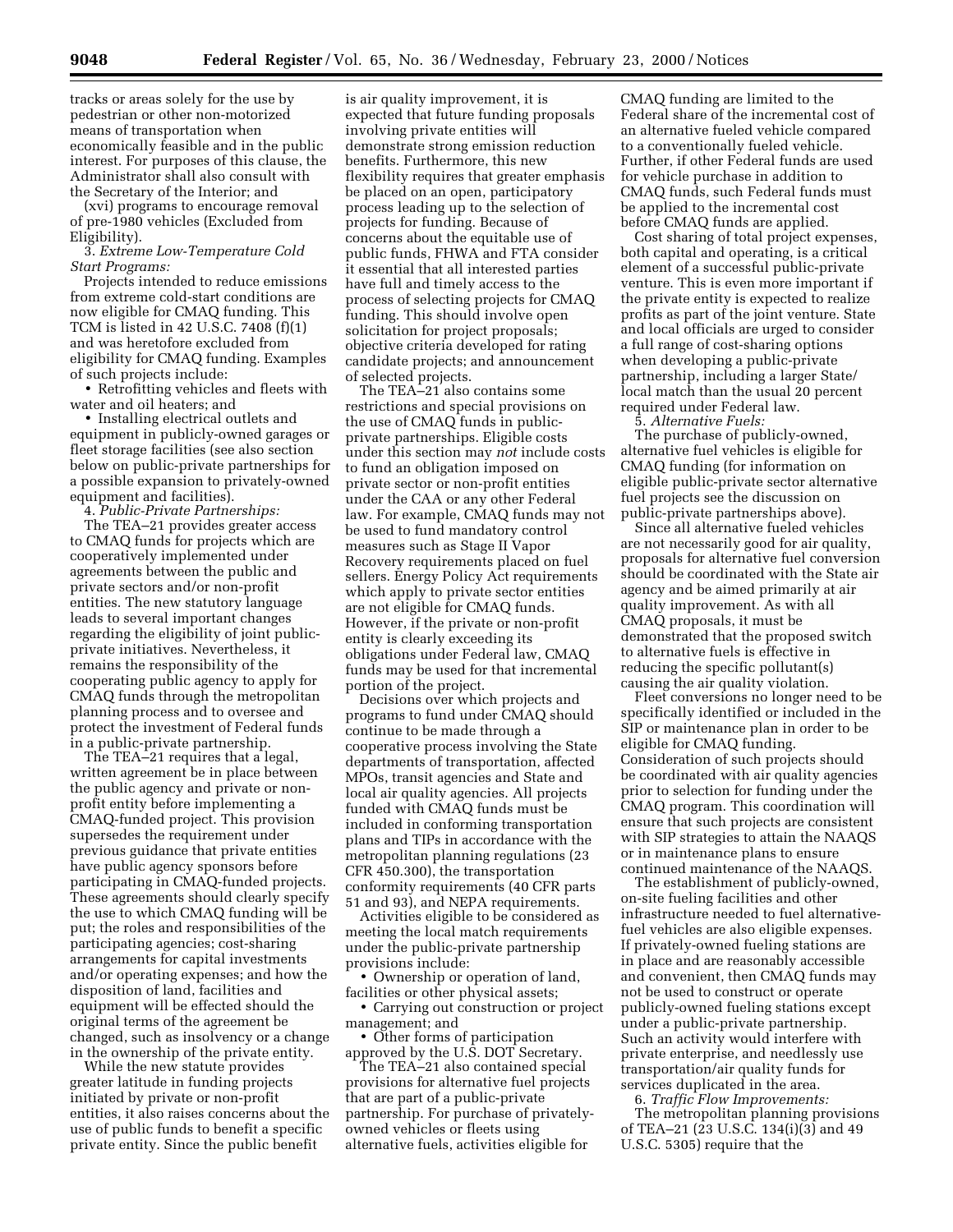metropolitan planning process in all Transportation Management Areas (metropolitan areas of 200,000 or more in population) include a congestion management system.

Projects to develop, establish, and implement the congestion management system for both highway and transit facilities, whether under the provisions of 23 U.S.C. §§ 134 or under a State's own procedures, remain eligible for CMAQ funds where it can be demonstrated that such use is likely to reduce transportation-related emissions.

In addition to traffic signal modernization, coordination, or synchronization projects designed to improve traffic flow within a corridor or throughout an area like a central business district, Intelligent Transportation Systems (ITS), traffic management and traveler information systems can be effective in reducing traffic congestion, enhancing transit bus performance and improving air quality. The following have the greatest potential for improving air quality:

• regional multi-modal traveler information systems;

- traffic signal control systems;
- freeway management systems;
- transit management systems;

• incident management programs;

• electronic fare payment systems; and

• electronic toll collection systems. While interconnected traffic signal control systems and freeway management systems have been recognized for their air quality improvement benefits, other user services like electronic fare and toll collection systems can be useful in reducing or eliminating air quality ''hot spots''. Individually, these core infrastructure elements can reduce emissions and therefore qualify for CMAQ funding. However, when linked together in a system, their benefits are likely to be greater.

Agencies seeking to implement ITS projects must demonstrate consistency with the National ITS Architecture. This is addressed in separate guidance.

Operating expenses for traffic flow improvements are eligible for CMAQ funding where they can be shown to: (1) have air quality benefits, (2) the expenses are incurred from new or additional services, and (3) previous funding mechanisms, such as fares or fees for services, are not displaced.

Since CMAQ-funded projects should contribute to the attainment or maintenance of a NAAQS, it must be found that these operating costs are necessary for the overall system to contribute to attainment or maintenance of an ambient air quality standard. It is

reasonable to assume that, after several years, a transportation service may no longer be considered to be an air quality improvement project, but that it has become a part of the existing transportation network. Hence, FHWA and FTA field offices are advised to use the consultation process with EPA to make a determination that operating assistance for traffic management systems, traveler information systems and other ITS projects or programs, beyond the initial 3-year period of eligibility, will assist in the attainment or maintenance of an air quality standard. (Also see operating assistance eligibility discussion earlier in this guidance.)

7. *Transit Projects:*

Improved public transit is one of the TCMs identified in section 108(f)(1)(A) of the CAA. However, not all transit improvements are eligible under the CMAQ program. The general guideline for determining eligibility is whether an increase in transit ridership can reasonably be expected to result from the project. As with all CMAQ-funded projects, this must be supported by a quantified estimate of the emissions effects due to the project.

Facilities: New transit facilities are eligible if they are associated with new or enhanced mass transit service. If the project is rehabilitation, reconstruction, or maintenance of an existing facility, it is not eligible since there would be no change in emissions caused by the project. Other FTA grant programs can be used for upgrading existing facilities.

Vehicles: Acquisition of new transit vehicles (bus, rail, van) to expand the fleet are eligible. New vehicles acquired as replacements for existing fleet vehicles are also eligible; however, diesel-powered replacement vehicles will have minimal impact on attaining the ozone, PM, and CO standards. For these projects in particular, emissions effects must be documented so that they can be arrayed with other CMAQ proposals and allow informed decisions on the best use of available funds.

Operating Assistance: CMAQ funding can be used to support the start-up of new transit services. In order to be eligible, the service must be a discrete new addition to the system so that operating costs can be easily identified. Operating assistance is for a maximum of 3 years, after which other sources of funding must be used if the service is to be continued.

Fare subsidies: CMAQ funds may be used to subsidize regular transit fares, but only if the reduced or free fare is part of an overall program for preventing exceedances of a national air quality standard during periods of high

pollutant levels. Examples include metropolitan areas that have implemented voluntary mobile source emission reduction programs which promote a range of measures individuals can take to reduce ozone-forming emissions. "Ozone-action" programs, designed to avoid exceedances when ozone concentrations are high, are bolstered by more permanent measures aimed at discouraging SOV driving. Refer to section VII.12 for additional discussion of fare/fee subsidies.

8. *Bicycle and Pedestrian Facilities and Programs:*

Bicycle and pedestrian facilities and programs are included as a TCM in section  $108(f)(1)(A)$  of the CAA. Included as eligible projects are:

• construction of bicycle and pedestrian facilities;

• non-construction projects related to safe bicycle use; and

• establishment and funding of State bicycle/pedestrian coordinator positions, as established in the ISTEA, for promoting and facilitating the increased use of non-motorized modes of transportation. This includes public education, promotional, and safety programs for using such facilities.

9. *Travel Demand Management:*

Travel demand management encompasses a diverse set of activities ranging from traditional carpool and vanpool programs to more innovative parking management and road pricing measures. Many of these measures are specifically referenced in the legislation creating the CMAQ program. Travel demand management projects meeting the basic eligibility requirements of the FHWA and FTA funding programs are eligible for CMAQ funding. Eligible activities include: market research and planning in support of travel demand management (TDM) implementation; traffic calming measures; capital expenses required to implement TDM measures; operating assistance to administer and manage TDM programs for up to 3 years; as well as marketing and public education efforts to support and bolster TDM measures.

Experience to date suggests that new transportation service has the greatest chance of success if offered along with complementary measures which discourage SOV use, such as parking restrictions or differential parking fees. Several provisions in TEA–21 require metropolitan areas to consider TDM measures in the planning process and this guidance seeks to encourage their development and implementation.

With respect to traffic calming measures, such projects should be examined on a case-by-case basis to assess eligibility. Not all traffic calming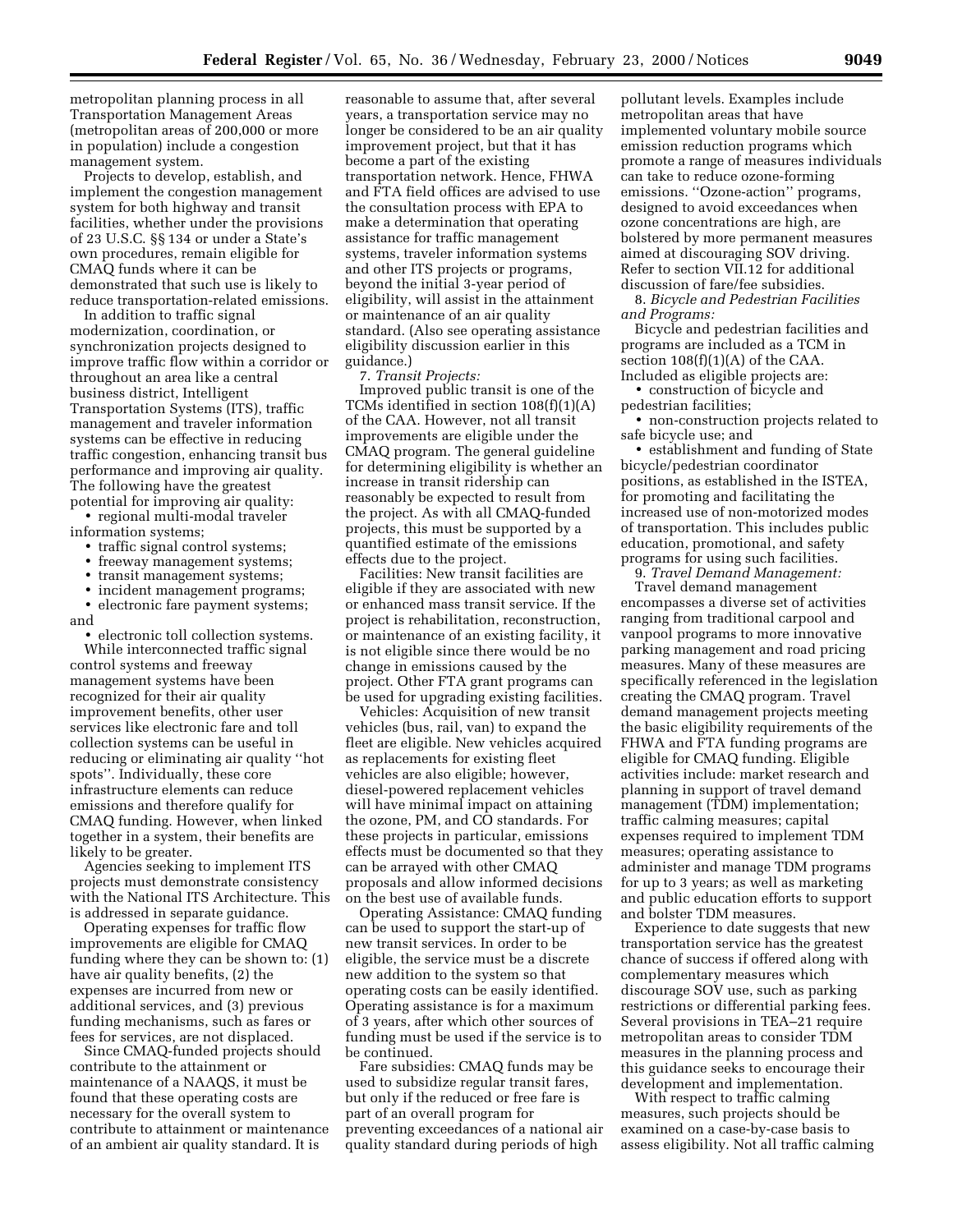measures will lead to reduced emissions and States and MPOs should analyze these projects in the local context in which they would be implemented.

10. *Outreach and Rideshare Activities:* 

Outreach activities, such as public education on transportation and air quality, advertising of transportation alternatives to SOV travel, and technical assistance to employers or other outreach activities relating to promoting non-SOV travel options have been, and continue to be, eligible for CMAQ funds. Such outreach activities may be funded under the CMAQ program for an indefinite period.

Outreach activities differ fundamentally from the establishment of transportation services. They are communication services that are critical to successful implementation of transportation measures and may equally affect new and existing transit, shared ride, I/M, traffic management and control, bicycle and pedestrian, and other transportation services. As such, they are intended to continue reaching new audiences each time they are implemented, and restrictions on the length of time they may be funded seems contrary to one of the program's goals of effecting behavioral changes to reduce transportation emissions.

*Marketing Programs:* Marketing programs to increase use of transportation alternatives to SOV travel and public education campaigns involving the linkage between transportation and air quality are eligible operating expenses. Transit ''stores'' selling fare media and dispensing route and schedule information which occupy leased space are also eligible. In addition, programs to promote the recently enacted Tax Code change related to commute benefits are eligible for CMAQ funding. [Note: The Internal Revenue Code 26 U.S.C. § 132(f)) allows employers to exclude up to \$65 per month for transit and vanpool expenses and up to \$175 per month for qualified parking expenses from an employee's gross income. (For taxable years after December 31, 2001, the amount for transit and vanpooling increases to \$100 per month and is indexed for inflation (as is already the case for qualified parking expenses) beginning for taxable years after December 31, 2002.) As a result of TEA–21 amendments to the Code, employers may either provide these benefits free to employees as a taxfree benefit, in addition to existing compensation and benefits, or allow employees to use their own gross income before taxes to purchase these

benefits through their employers, thus saving on taxes.]

*Carpooling and Vanpooling:* Carpool and vanpool programs include computer matching of individuals seeking to carpool and employer outreach to establish rideshare programs and meet CAA requirements. These activities, even if they are part of an existing rideshare program, are eligible for CMAQ funding. New or expanded rideshare programs, such as new locations for matching services, upgrades for computer matching software, etc. are also eligible and may be funded for an indefinite period of time for both carpool and vanpool services.

The implementation of a vanpool operation entails purchasing or leasing vehicles and providing a transportation service. Therefore, proposals for vanpool activities such as these must be for new or expanded service to be eligible and are subject to the 3-year limitation on operating costs.

Under the CMAQ program, the purchase price of a publicly-owned vehicle for a vanpool service does not have to be paid back to the Federal Government. Requiring payback would place an additional constraint to wider implementation and usage of vanpool programs. Nonetheless, CMAQ funds should not be used to buy or lease vans that would be in direct competition with and impede private sector initiatives. Consistent with the statewide and metropolitan planning regulation (23 CFR 450.300), States and MPOs should consult with the private sector prior to using CMAQ funds to purchase vans, and if local private firms have definite plans to provide adequate vanpool service, CMAQ funds should not be used to supplant that service.

*Transportation Management Associations:* Transportation Management Associations (TMAs) are comprised of groups of individuals, firms or employers who organize to address the transportation issues in their immediate locale. The CMAQ funds may be used for the establishment of TMAs provided that the TMA performs a specified purpose in the project agreement that will be part of any air quality improvement strategy. The TMAs can play a useful role in brokering transportation services to private employers, and CMAQ funds may be used to contract with TMAs for this purpose. Eligible costs include coordinating and marketing rideshare programs, providing shuttle services, developing parking management programs, etc. Eligible expenses for reimbursement of associated TMA startup costs are limited to 3 years.

## 11. *Telecommuting:*

The DOT supports the establishment of telecommuting programs. Planning, technical and feasibility studies, training, coordination, marketing and promotion are eligible activities under CMAQ. Physical establishment or construction of telecommuting centers, computer and office equipment purchases and related activities are not eligible.

12. *Fare/Fee Subsidy Programs:*  The CMAQ program allows funding for user fare or fee subsidies in order to encourage greater use of alternative travel modes (e.g., carpool, vanpool, transit, bicycling and walking). This policy has been established to encourage areas to take a more comprehensive approach—including both supply and demand measures—in reducing transportation emissions.

*Transit Services:* CMAQ funds can be used to subsidize transit fares only if the reduced fare is offered as a component of a comprehensive, targeted program to reduce SOV use during episodes of high pollutant concentrations. (Also see Transit Project eligibility section.)

*Other Demand Management Strategies:* CMAQ funds can be used to subsidize fares or fees for vanpools, shuttle services, flat-fare taxi programs and other demand management strategies. Examples of how the fare/fee subsidy might be used include: a program subsidizing empty seats during the formation of a new vanpool; reduced fares for shuttle services within a defined area, such as a flat-fare taxi program; or providing financial incentives for carpooling, bicycling, and walking in conjunction with a commuter choice or other program such as those described under Outreach and Rideshare Activities above.

Other components of fare/fee subsidy programs include public information and marketing of non-SOV alternatives, parking management measures, employer-based commuter choice programs, and better coordination of existing transportation services. Fare/fee subsidies under the CMAQ program are intended as short-term incentives. As with operating assistance, there is a maximum 3-year time limit.

*13. Intermodal Freight:* 

The CMAQ funds have been, and continue to be, used for improved intermodal freight facilities where air quality benefits can be shown. Capital improvements as well as operating assistance meeting the conditions of this guidance are eligible.

*14. Planning and Project Development Activities:* 

Project development activities that lead to construction of facilities or new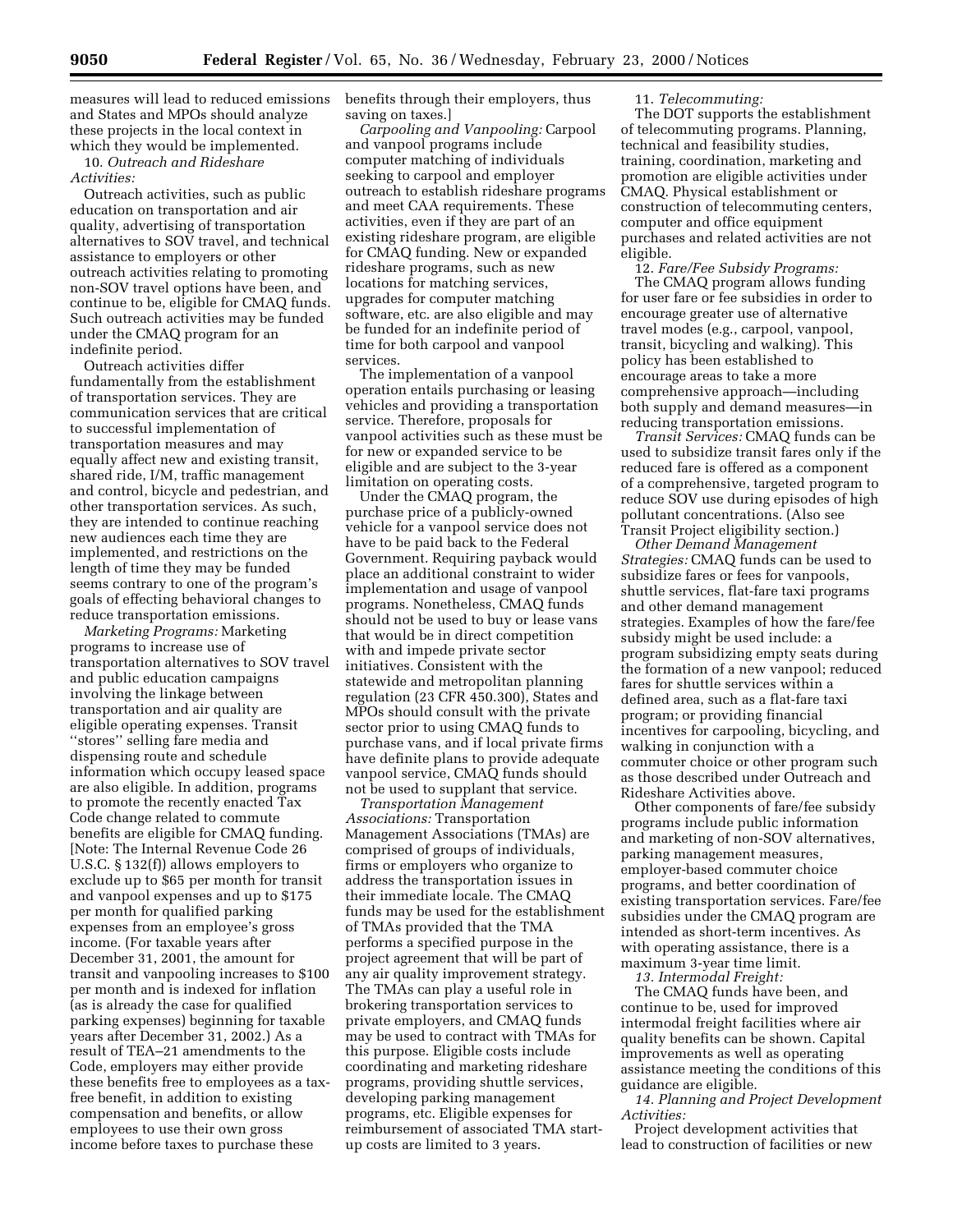services and programs with air quality benefits, such as preliminary engineering or project planning studies are eligible. This includes studies for the preparation of environmental or NEPA documents and related transportation/air quality project development activities. Project development studies directly related to a TCM are also eligible. In the event that air quality monitoring is necessary to determine the air quality impacts of a proposed project which is eligible for CMAQ funding, the costs of that monitoring are also eligible. As is the case with all CMAQ funded activities, all projects proposed for funding must be included in the MPO Plan and TIP and must meet the metropolitan planning requirements.

General planning activities, such as economic or demographic studies, that do not directly propose or support a transportation/air quality project or are too far removed from project development to ensure any emission reductions are not eligible for funding. Funding for preparation of NEPA or other environmental documents that are not related to a transportation project to improve air quality is also ineligible. Such activities should be funded with other appropriate title 23 or title 49 FTA funds.

Region- or area-wide air quality monitoring is not eligible because such projects do not themselves yield air quality improvements nor do they lead directly to projects that would yield air quality benefits. Air quality monitoring is normally a State air quality agency responsibility which is funded under section 105 of the CAA. If the MPO or State chooses, air quality monitoring could also be funded as a transportation planning activity and appropriate title 23 funds used.

## *15. I/M Eligibility:*

Emission I/M programs and related activities show strong potential for improving air quality and are costeffective uses of CMAQ funds. Recognizing this, construction of facilities and purchase of equipment for I/M stations are eligible for CMAQ funds. Projects necessary for the development of these I/M programs and one-time start-up activities, such as updating quality assurance software or developing a mechanic training curriculum, are also eligible activities. Operating expenses are eligible for CMAQ funding subject to the general conditions applying to all new transportation services. Specifically, the I/M program must constitute new or additional efforts; existing funding (including inspection fees) should not

be displaced, and operating expenses are only eligible for 3 years.

Funds under the CMAQ program may be used for the establishment of I/M programs at publicly-owned I/M facilities. Publicly-owned I/M facilities may be constructed, equipment may be purchased, and the facility operated for up to 3 years with CMAQ funds, provided that the conditions covering operations described above are met.

The establishment of I/M programs at privately-owned stations, such as service stations that own the equipment and conduct emission test-and-repair services, can only be funded under the CMAQ program under the provisions covering ''public-private partnerships'' contained in this guidance. However, if the State relies on private stations, State or local administrative costs for the planning and promotion of the State's I/ M program may be funded under the CMAQ program.

The establishment of ''portable'' I/M programs is also eligible under the CMAQ program, provided that they are public services, contribute to emission reductions and do not conflict with statutory I/M requirements or EPA implementing regulations. Like all CMAQ-funded projects, these programs must meet any relevant NEPA requirements and must be included in the area's plan and TIP before they can be funded.

16. *Magnetic Levitation Transportation Technology Deployment Programs:*

CMAQ funds may be used to fund a portion of the full project costs (including planning, engineering, and construction) pursuant to section 1218—Magnetic Levitation Transportation Technology Deployment Program of TEA–21 (23 U.S.C. 322) and in accordance with the provisions of section 1218.

17. *Experimental Pilot Projects:* States and local areas have long experimented with various types of transportation services—and different means of employing them—in an effort to better meet the travel needs of their constituents. These ''experimental'' projects may not meet the precise eligibility criteria for Federal and State funding programs, but they may show promise in meeting the intended public purpose of those programs in an innovative way. The FHWA and FTA have supported this approach in the past and funded some of these projects as demonstrations to determine their benefits and costs.

The CMAQ provisions of TEA–21 allow experimentation provided that the project or program can reasonably be defined as a ''transportation'' project

and that emission reductions can reasonably be expected ''through reductions in vehicle miles traveled (VMT), fuel consumption or through other factors.'' This guidance encourages States and MPOs to creatively address their transportation/ air quality problems and to experiment with new services, innovative financing arrangements, public-private partnerships and complementary approaches that constitute comprehensive strategies to reduce emissions through transportation programs. The CMAQ program can be used to support a well conceived project even if the proposal may not otherwise meet the eligibility criteria of this guidance. Proposals submitted for funding under this provision should show promise in reducing transportation emissions in nonattainment or maintenance areas and should have the concurrence of the MPO, State transportation agency and the FHWA/FTA. Such proposals must also be coordinated with EPA and State/ local air quality agencies.

While the CMAQ provisions of TEA– 21 were written broadly to encourage an innovative approach, the principles of sound program management must still be followed. Under this approach, there will likely be proposals for funding with which transportation agencies have little experience. As such, before-andafter studies are required to determine the actual project impacts on the transportation network (measured in VMT or trips reduced, or other appropriate measure) and on air quality (emissions reduced). An assessment of the project's benefits should be forwarded to FHWA or FTA documenting the immediate impacts as well as a projection of the project's longterm benefits.

All projects funded under this section should be explicitly identified in the annual report of CMAQ activities as required under section IX of this guidance. In future years, when beforeand-after studies are complete, a summary of the actual project benefits should also be included in the annual report. The amount obligated for proposals made pursuant to this section should not exceed 25 percent of a State's yearly CMAQ apportionment.

# *VIII. Project Selection Process—General Conditions*

Proposals for CMAQ funding should include a precise description of the project, providing information on the project's size, scope and timetable. Also, an assessment of the proposal's expected emission reductions in accordance with the provisions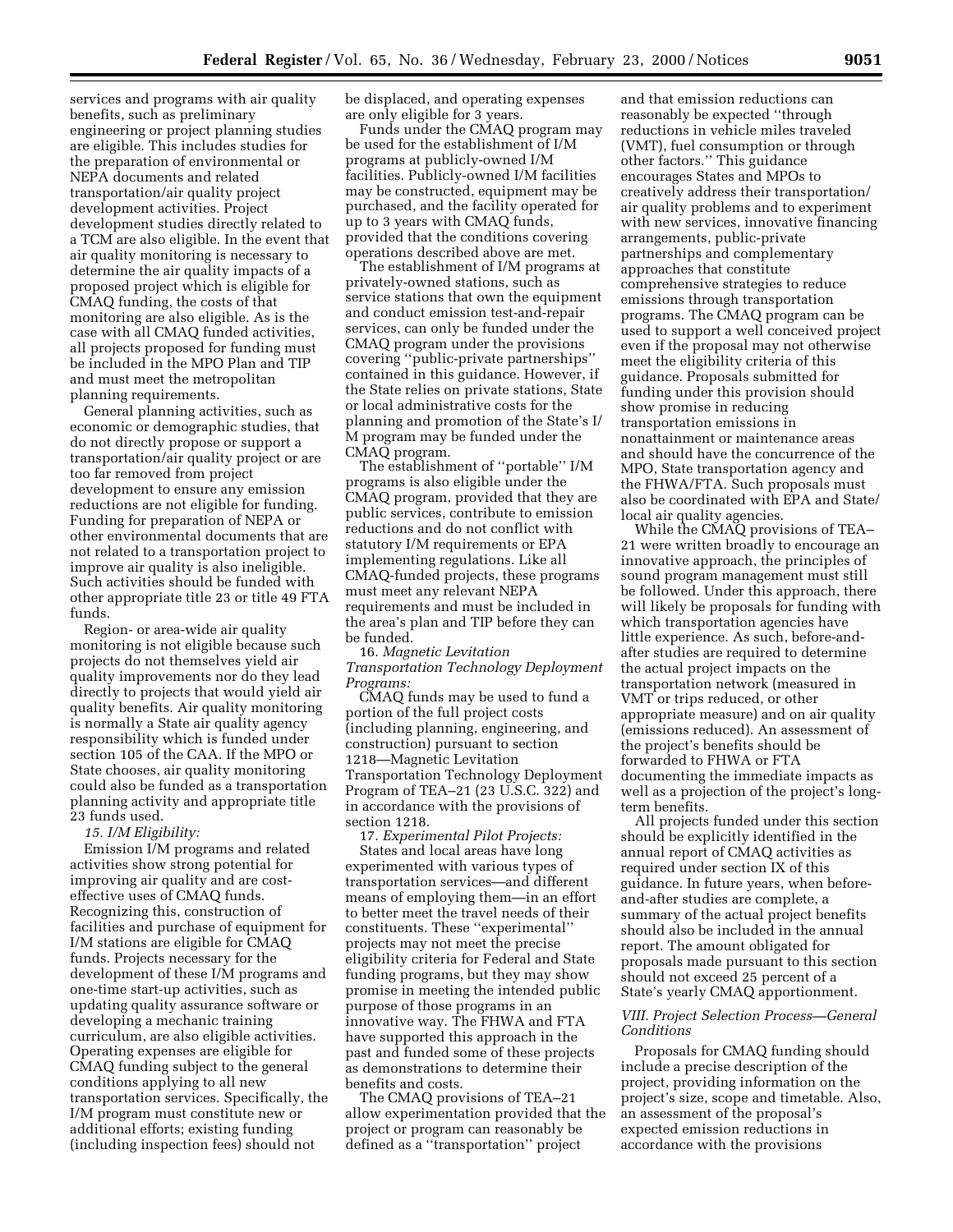described below is required. States, MPOs, and transit agencies are encouraged to develop procedures for assessing the emission reduction benefits of CMAQ projects. States are also required to submit annual reports detailing the obligations made under the CMAQ program during the previous fiscal year.

## Air Quality Analysis

1. *Quantitative Analyses:*

Quantitative assessment of how the proposal is expected to reduce emissions is extremely important to assist areas in developing and funding the most effective projects in nonattainment and maintenance areas. They also provide an objective basis for comparing the costs and benefits of competing proposals for CMAQ funding. Since States are required to submit annual reports (see discussion below), analysis of air quality benefits for individual project proposals will assist in their preparation. It is particularly important to assess and quantify the benefits of projects that increase or improve basic transportation services. This includes assessing emission reductions of transit, traffic flow improvements, ITS projects and programs, ridesharing, bicycle and pedestrian improvements. In addition, analyses are expected for conversions to alternative fuels and for I/M programs.

Decisions regarding the level and type of air quality analysis needed, as well as the credibility of its results, are left to FTA and FHWA field staff, in consultation with EPA. Across the country, State and local transportation/ air quality agencies have different approaches, analytical capabilities and technical expertise with respect to such analysis. At the national level, it is not feasible to specify a single method of analysis applicable in all cases.

While no single method is specified, every effort must be taken to ensure that determinations of air quality benefits are credible and based on a reproducible and logical analytical procedure that will yield quantitative results of emission reductions. Of course, if an air quality analysis has been done for other reasons, it may also be used for this purpose.

2. *Qualitative Assessment:*

Although quantitative analysis of air quality impacts is required whenever possible, some improvements may not lend themselves to rigorous quantitative analysis because of the project's characteristics or because practical experience is lacking to adequately analyze the project. In these cases, a qualitative assessment based on a reasoned and logical examination of

how the project or program will decrease emissions and contribute to attainment or maintenance of a NAAQS is appropriate and acceptable.

Public education, marketing and other outreach efforts fall into this category. The primary benefit of these activities is enhanced communication and outreach that is expected to influence travel behavior, and thus, air quality. Yet tracing the benefits to air quality through the intervening steps requires a multi-disciplinary approach that incorporates market research analysis, base case documentation, surveying, and other analytical techniques which may not be readily available to many transportation agencies. As such, these projects which can include advertising alternatives to SOV travel, employer outreach, public education campaigns, and communications or outreach to the public during ''ozone alerts,'' or similar programs do not require a quantitative analysis of air quality benefits.

3. *Analyzing Groups of Projects:* In many situations, it may be more appropriate to examine the impacts of more comprehensive strategies to improve air quality by grouping TCMs. A strategy to reduce reliance on singleoccupant vehicles in a travel corridor, for example, could include transit improvements coupled with demand management. The benefits of such a strategy should be evaluated together rather than as separate projects. Transit improvements, ridesharing programs or other TCMs affecting an entire region may be best analyzed in this fashion.

### *IX. Program Oversight Responsibility*

### Annual Reports

To assist in meeting statutory obligations, States are required to prepare annual reports for FHWA, FTA, and the general public that specify how CMAQ funds have been spent and the expected air quality benefits. Annual reporting enhances accountability and the annual report enables FHWA and FTA to be responsive to the Congress on the utilization of CMAQ funds and their impact.

This report should be provided by the first day of February following the end of the previous Federal fiscal year (September 30) and cover all CMAQ obligations for that fiscal year. The report should include:

1. A list of projects funded under CMAQ, best categorized by one of the following eight project types:

- public-private partnerships;
- experimental pilot projects;

• transit: facilities, vehicles and equipment, operating assistance for new transit service, etc;

• shared-ride: vanpool and carpool programs and parking for shared-ride services, etc;

• traffic flow improvements: traffic management and control services, signalization projects, ITS projects, intersection improvements, and construction or dedication of HOV lanes, etc;

• demand management: trip reduction programs, transportation management plans, flexible work schedule programs, vehicle restriction programs, etc.;

• pedestrian/bicycle: bikeways, storage facilities, promotional activities, etc; and

• I/M and other TCMs (not covered by the above categories).

For reporting purposes, project developmental activities, as well as public education, marketing and other outreach efforts that are eligible under the CMAQ program should be reported in the same category as the project or program they support.

2. The amount of CMAQ funds obligated for each project (or project category where groups of projects are analyzed together) for the year, disaggregated by the categories of projects listed above; and

3. A tabulation of the estimated emissions benefits for each project (or group of projects) for the year summed from project-level analyses and expressed as reductions of ozone precursors (volatile organic compounds and nitrogen oxides), CO, or PM–10. These reductions should be expressed as kilograms per day removed from the atmosphere.

Note that the annual report should now specifically include and identify any projects funded under the Experimental Pilot Projects provision of this guidance as well as the newly eligible public-private partnerships (see section VII). Summaries of before-andafter studies should be included as they become available.

## Federal Agency Responsibilities and Coordination

The FTA and FHWA field offices should establish a consultation and coordination process with their respective EPA regional offices for early review of CMAQ funding proposals. Review by EPA is critical to assist the determination of whether the CMAQproposed projects will have air quality benefits and to help assure that effective projects and programs are approved for CMAQ funding. Proposals for funding should be forwarded to EPA as soon as possible to ensure timely review. Where Memorandum of Understanding (MOU) are in place to facilitate Federal agency